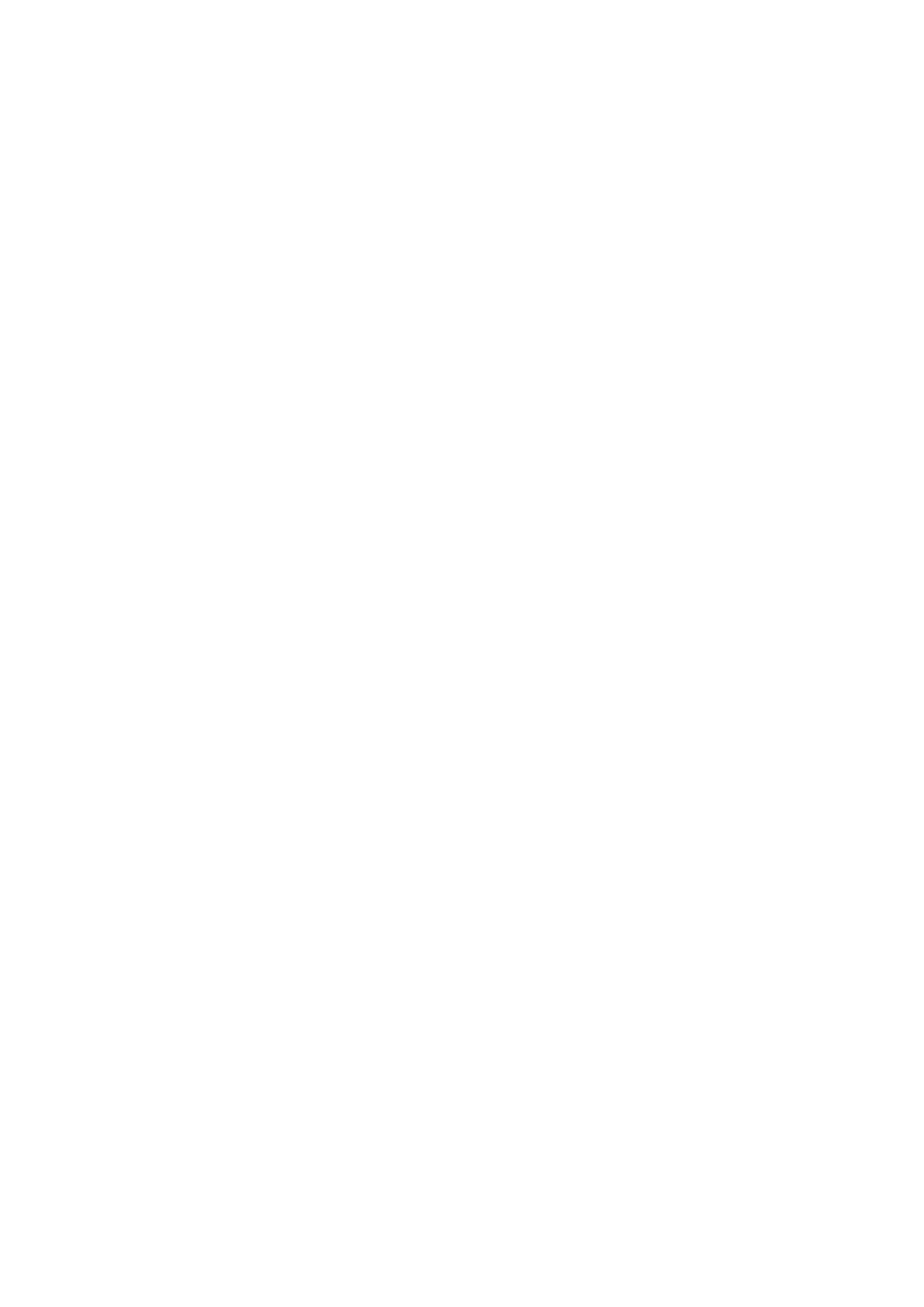# Pictorialism in Cinema:

*Creating New Narrative Challenges*

By Jarmo Valkola

Cambridge **Scholars** Publishing

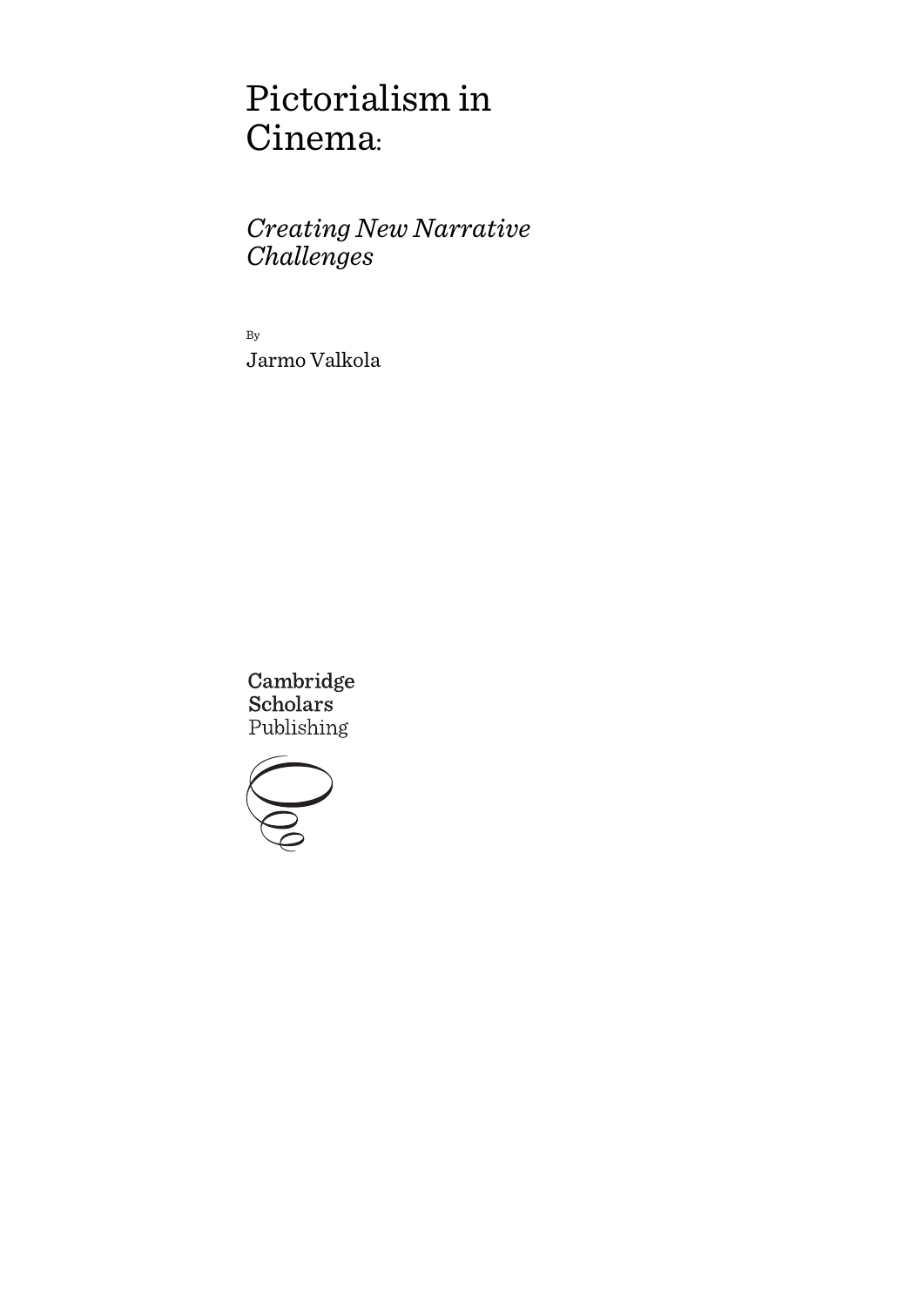Pictorialism in Cinema: Creating New Narrative Challenges

By Jarmo Valkola

This book first published 2016

Cambridge Scholars Publishing

Lady Stephenson Library, Newcastle upon Tyne, NE6 2PA, UK

British Library Cataloguing in Publication Data A catalogue record for this book is available from the British Library

Copyright © 2016 by Jarmo Valkola

All rights for this book reserved. No part of this book may be reproduced, stored in a retrieval system, or transmitted, in any form or by any means, electronic, mechanical, photocopying, recording or otherwise, without the prior permission of the copyright owner.

ISBN (10): 1-4438-9762-0 ISBN (13): 978-1-4438-9762-4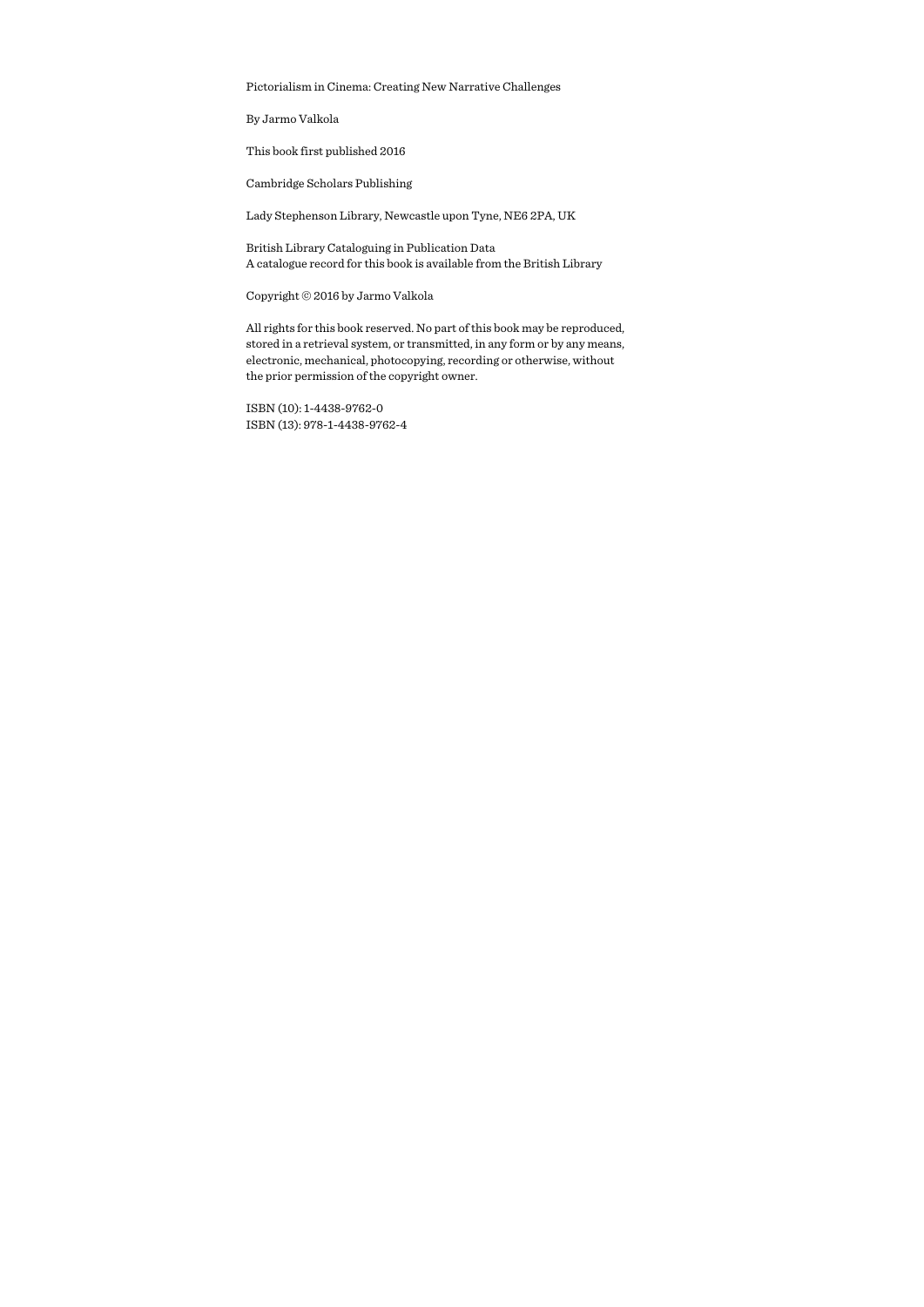## **CONTENTS**

| Investigations in Pictorialism: A Comparative View                    |
|-----------------------------------------------------------------------|
| Pictorial Communication: Reflections on Theoretical Perspectives      |
| The Pictorial Image: Studies on Visuality                             |
| Inquiries into Human Faculty                                          |
| Greek Past and Present: Theo Angelopoulos' Cinematic Dimensions       |
| Slowly Moving Bodies: Signs of Pictorialism in Aki Kaurismäki's Films |
| Figures in a Landscape: The Pictorial Harmony of Béla Tarr's Films    |
|                                                                       |
|                                                                       |
|                                                                       |
|                                                                       |
|                                                                       |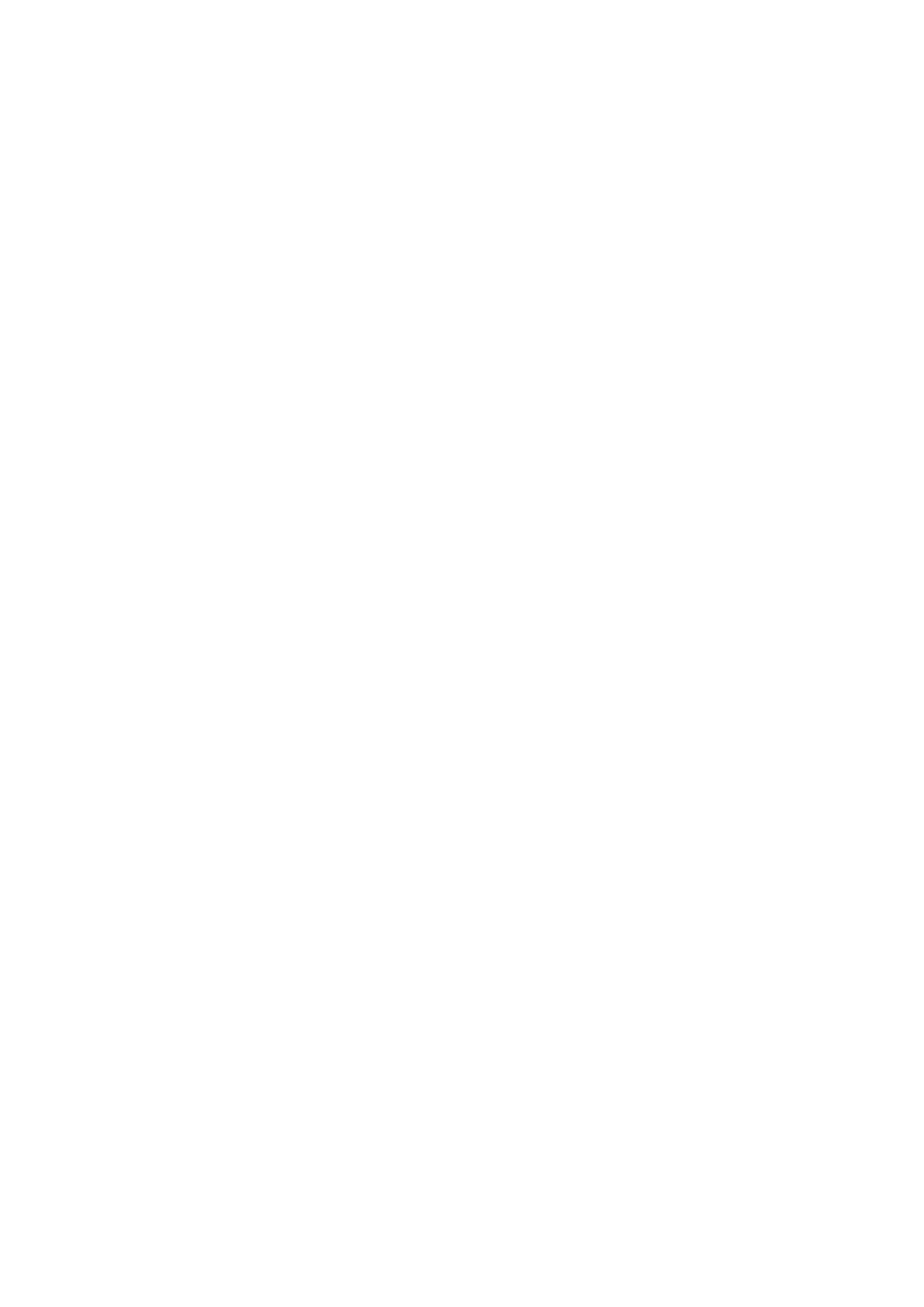### ACKNOWLEDGEMENTS

I have been interested in pictorialism for decades, and written about it in many previous publications. I can only hope that readers will find this book illuminating and useful. The range is wide as we are dealing with a concept that is one of the basic elements of audiovisual communication. I can also only wish that my approach contains new perceptions and conceptions of our past and present understanding of this phenomenon. There is no one way of thinking and writing about it, although my perspective represents a possible way to do it. The final push for this book happened during the spring of 2014, when I was working as visiting professor at Sorbonne Nouvelle University (Chaire Roger Odin: Seminaires Arts & Medias) in Paris. I presented my research on pictorialism in several academic seminars, and got inspiring feedback from students and colleagues.

I especially would like to thank professors Kristian Feigelson, Tuomo Lahdelma, Roger Odin and Andrea Seidler for their encouragement. I thank my proofreaders Sue Morecroft and Dr. Jean-Yves Malherbe. I also thank my friends and colleagues. There's too many of them to be listed here. So, let me just name one, Reijo Virtanen from Orivesi College of Writing. At CSP I want to thank Victoria Carruthers, Sophie Edminson and Amanda Millar for their great work.

I gratefully acknowledge the financial support of the Finnish Association of Non-fiction Writers, and MEDIT (Tallinn University Centre of Excellence in Media Innovation and Digital Culture).

I dedicate this book to my family: Eija-Irene, Johannes, Samuel, Juulia, Alvar and Verner. I can never thank them enough.

> Jyväskylä, August 2016 Jarmo Valkola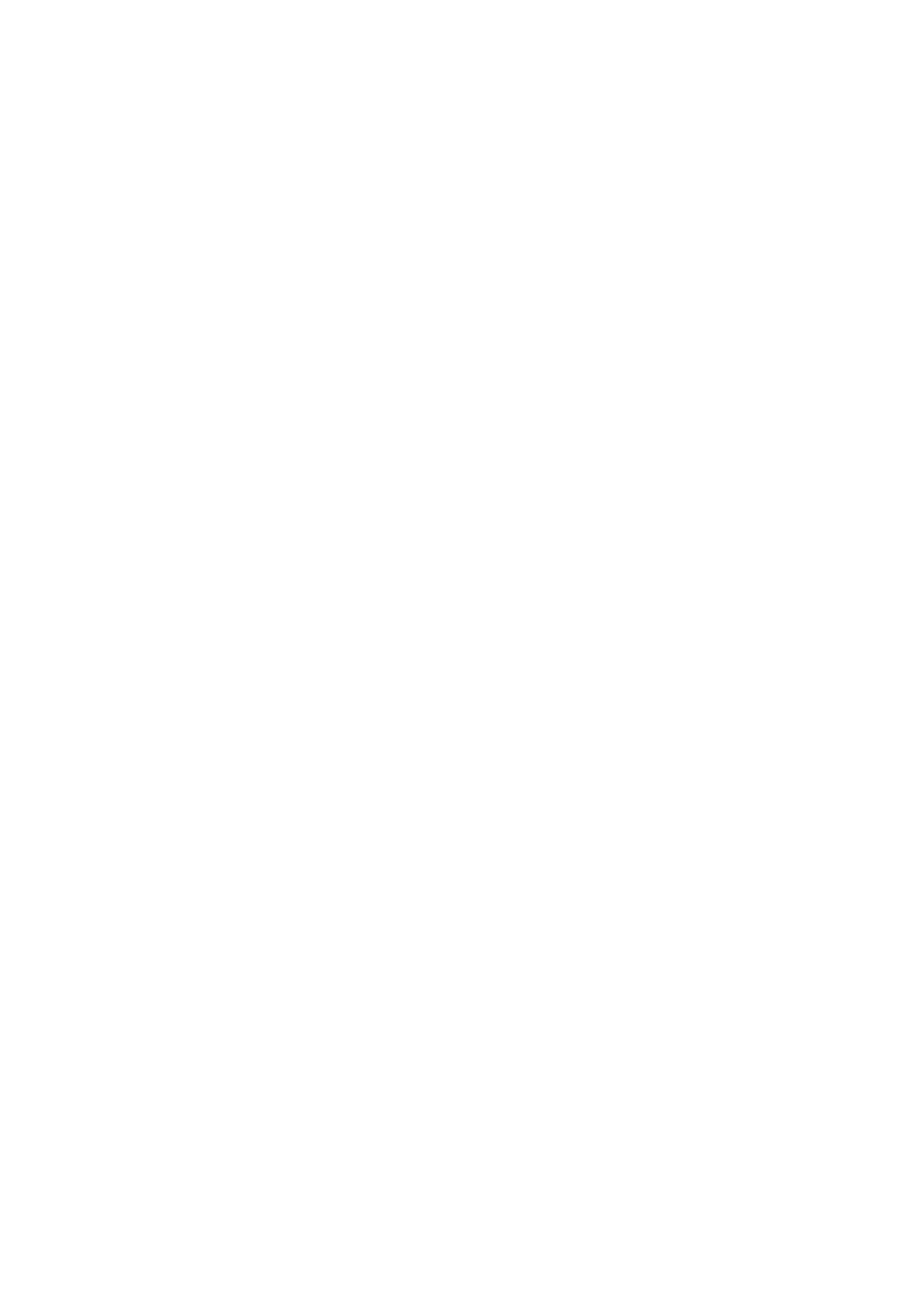### **INTRODUCTION**

In the beginning of Greek director Theo Angelopoulos' film *The Travelling Players* (O thiasos, 1975), a group of people stands in the middle of a long shot in a Greek town square. They appear to us as stable entities. The careful composition and delicate framing of the shot exemplify this. Physically they are present in the moment, but psychologically outside of it. Their names––Agamemnon, Clytemnestra, Orestes, Electra, Aegisthus, Chrysothemis and Pylades––refer to ancient history, although the background of their appearance looks modern. The immobilised performers literally embody the signs of Byzantine iconography, visualising the magic of a single image and performance, and signs of frontal, mosaic design. The characters are isolated in space and they exemplify the suspension of forwardness through their halted, slowly moving bodies. The image looks like a fresco, a canvas filled with temporal duration. After a few moments of their appearance, the characters cannot stand still anymore; they begin to move, and their body movements are about the continual effort to do so and meet the forthcoming expectation of motion.

Consequently, their movements imply a change in the condition of their environment. They are our anchors in time and space. They are located in the landscape and, at the same time, in our spectatorial mindscape. As the characters slowly walk across the screen, the contours of their performance start to develop, and this process is constructed as an exceptional choreography of human and camera movements. Entering into their specific state of appearance, the motion of the camera expresses their continuous body movements. We perceive their actions as a sequence of phases. The image of their presence turns into a *pictorial* representation of characters and their movements. During these moments, we are at the heart of pictorialism, as an audiovisual endeavour, and a cinematic tableau that connects diverse forms of art, architecture, photography, cinema and painting.

The progress of the performance is experienced as a happening in space where new aspects reveal new dimensions. The physical setting provides the framework, and the structure of the performance derives from the interaction of pictorial traces it leaves within us. The performance of the actors is very artistic as its observable features directly articulate in relation with other contextual factors with which the formal properties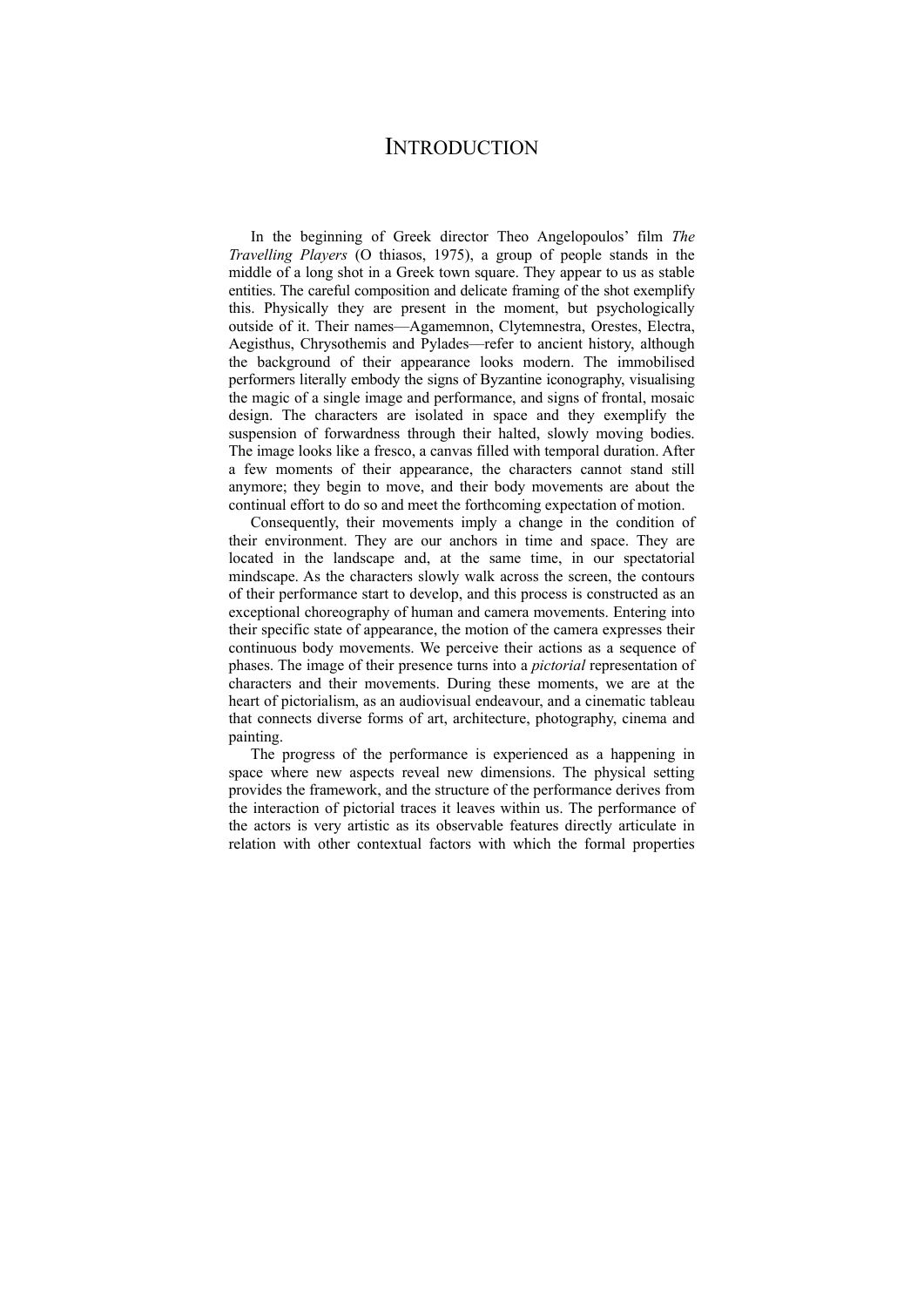here are in creative use. The opening of *The Travelling Players* consists not only of the actions performed but also of the sensible way in which those actions are directed towards an understanding of the pictorialist nature of the whole output. The performance goes straight to the heart of the matter, opening a plausible view to the style of Angelopoulos' cinema. In this kind of cinema, there is a need to experience a situation and a performance which creates a perceptual engagement between the performers and the audience. Furthermore, as we shall see, this performance also raises distinct kinds of philosophical perspectives. The plan-sequence created by Angelopoulos comprises the essence of stylisation. Time emerges precisely within the visual unfolding of the performers' attempts to re-enact and visualise the historical ideals, and the viewer's acknowledgement of their on-going effort to cope with the possibility of change in this re-enactment. Indeed, at the start of the narrative the performers have the monumentality, control, and perfection of models of history: they stand motionless, in photographic stillness, within the public space. But as the performance unfolds in time, as the "living" component of the performance deploys itself in the long duration of the scene, movement sets itself in.

To phrase this elegantly, photographic stillness and the phantasmatic, iconic control of being are continued in *The Travelling Players* by the gradual integration of various movements which shape the following scenes. The work refers to the political reality of Greece's past by emphasising the unproductiveness of its endeavour. The storyline focuses on a group of actors, touring and performing a sentimental melodrama, *Golfo the Shepherdess*, throughout Greece. The individual fates of the performers mirror the experiences of the Greek nation in the years between 1939 and 1952.<sup>I</sup> Each time they try to perform *Golfo the Shepherdess*, their performance is interrupted by a connection to the Greek past. These are portraits based on real events, and also manifestations of time's fleetingness underlying the presence of the performers in the middle of these events. Angelopoulos shows the immensity and frustration of these performances.

*The Travelling Players* documents these performances and practices in which the performers face their inability to really influence the passage of time that mobilises their lives. More fundamentally, *The Travelling Players* is about the presence of history, the idea of remembering and translating historical dimensions into a cinematic tableau as an equivalence of experience. Such a fusion of historical times is achieved by means of the preference for long, partly static and theatrical shots and the montage of time. This can happen even inside a single image. The soundtrack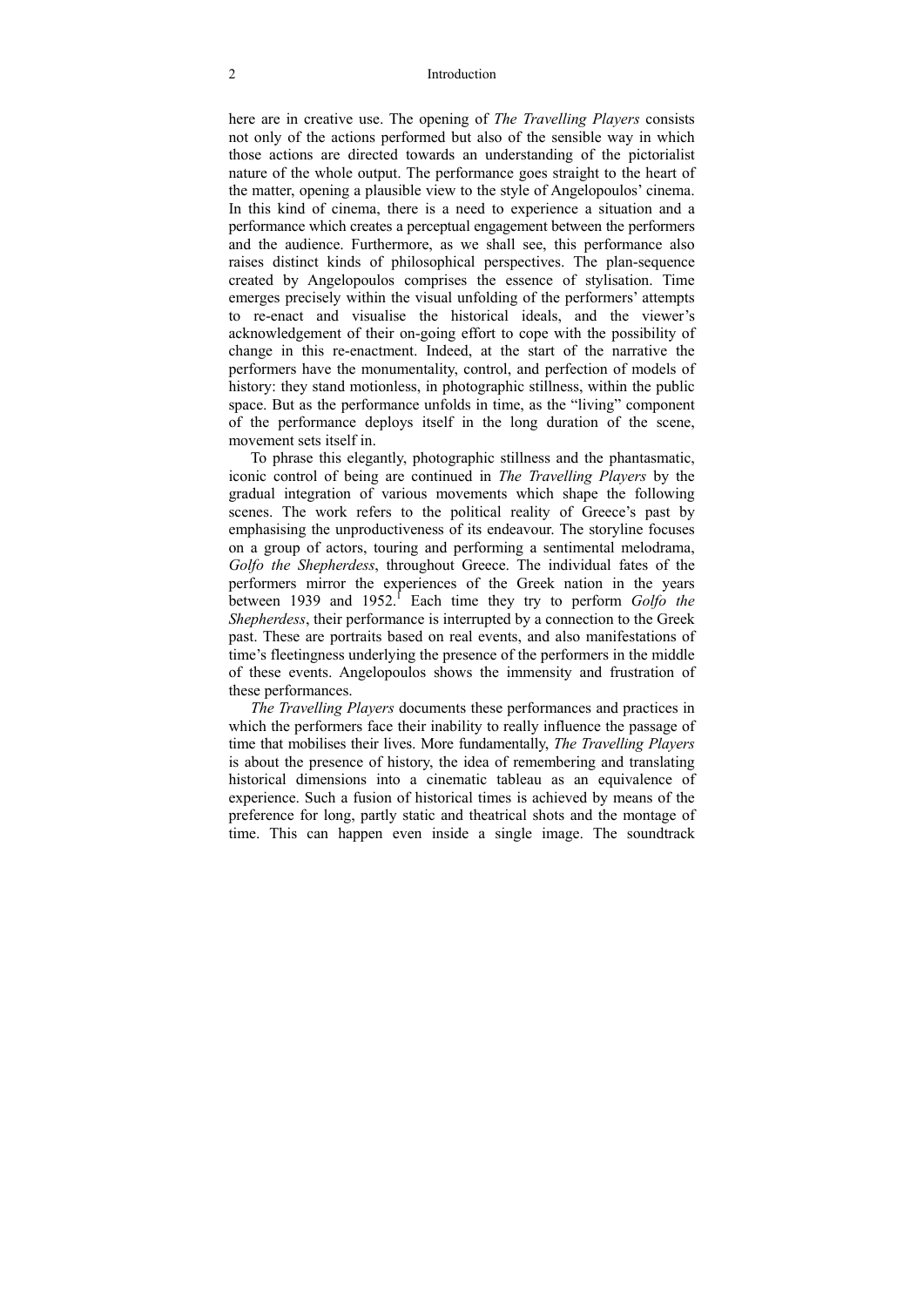emphasises the timeless representation of their performances, portraying a perspective where sounds and images are working together to create the final outcome. There is also an attempt to archive these moments. Admittedly, the transmission of these standing bodies and the moving gestures connected with the anticipation of future events, materialise these processes into a pictorialist spectacle articulating a clear viewpoint of these operations. These unifying procedures have the ability to spell out Angelopoulos' main points in sharing the walking attributes of the communication of these performances.

These are perceptions of the calmly opposed movements and changes and the eternal passage of time that are unfolding these phenomena, and structuring our comprehension of the relations between human beings and their environment. Nowhere is this more evident than in *The Travelling Players*. Stillness and momentary silences require us as viewers to be still, to observe, watch, and have the patience to wait for the emerging solutions. They allow us to make observations that might normally be left out and not noticed. In this regard, Angelopoulos' film renews our viewing habits in requiring the intense following of events, and heightens our perceptual acuity. There is also the idea of perceptual and temporal connections, as, for example, actions in a pictorialist film by Theo Angelopoulos, do not correspond to the exact time taken for them to develop, but more crucially to the time taken to perceive them.

Angelopoulos systemically filmed historical subjects and objects that are existing or have existed and disappeared, or are on the threshold of disappearing. *The Travelling Players* forms a circle of all this in its display of human failings and historically flawed actions, human and natural phenomena moving alongside the crisis and changes in Greek history together with time's elusiveness and evanescence portraying the lives of these aging artists. In the narrative, silence is marked by the movement of the viewer's attention. A number of important questions arise when we try to understand pictorialist cinema. In the first place, questions about the nature of pictorialism in film, and, in the second place, questions about the significance of pictorialism in cinema generally. It will be helpful to use this distinction between two kinds of questions to structure our exploration on pictorialism. Questions can be ontological (e.g., what is the real nature of a pictorialistic film, and how is it generally related to the development of cinema?), and epistemological (e.g., how does pictorialism contribute to the appreciation of cinema?). A further question that needs clarification is the scope of pictorialism, and thus the extent to which pictorialism falls within the domain of cinema.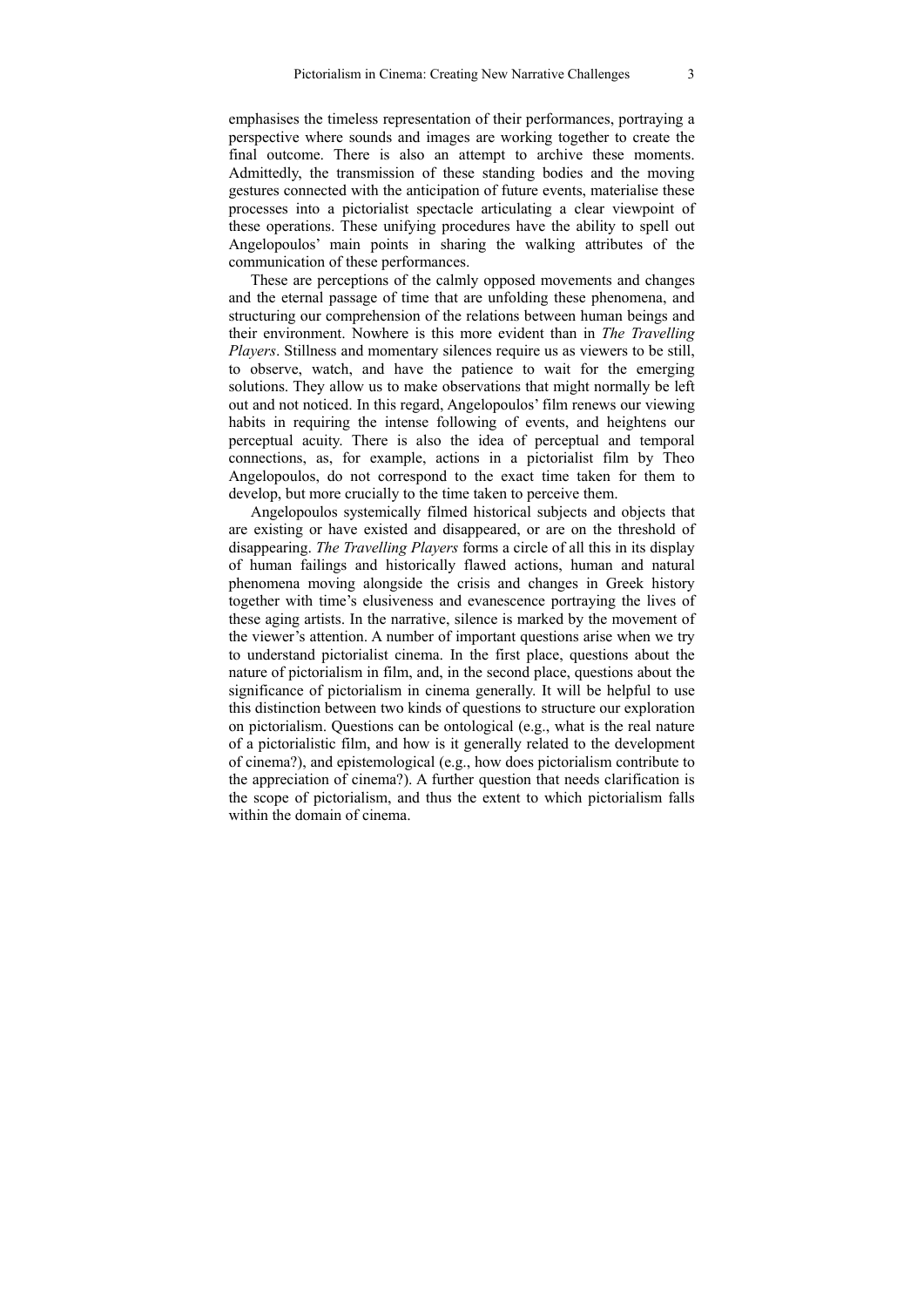As a general consequence, we can state that cinema is a form of art with audio-visuals in motion, and a pictorially-oriented filmmaker can make the most of that. In certain moments, a single film can attain "a pictorial state of expression" by holding the views (images) long enough to make a lasting impression for the spectator. The question is, of course, how long is it possible to hold the spectator's attention by holding the image? The answers vary, and there is no definitive answer to that question, since a pictorially-minded cineaste aspires to fulfil the requirements for this specific occurrence in a director's oeuvre. Space, time, and the movements of the performers and film camera will gain new meanings and dimensions through this pictorial search for ideas and viewpoints. This has a lot to do with the aesthetics of the film form, the atmospheric quality of expression, and cinema's own, very specific communicating style. It features an understanding of the details and context of any art and other influences that can bring in emotional cues and their psychological equivalences through which the spectator works out various stimuli in his/her mind. Through this pictorial concern for film's audiovisual interaction between images and sounds, a filmmaker can develop various stages of expressive moments, "painting" and planning them in her mind, staging the pictures and, for instance, creating a montage of images and sounds, or a montagein-the-image through her pictorial angle of visual design.

#### **Orchestration of Forms**

For example in the history of cinema, an expressionist director like Fritz Lang could create different rhythms inside his filmmaking practice even in his early silent features (*Der Mûde Tod* 1921, *Dr. Mabuse, The Gambler* 1922, *Die Nibelungen* 1924, *Metropolis* 1927), and also later on in sound films (*M* 1931, *The Testament of Dr. Mabuse* 1932). Lang expressed an orchestration of masses, individuals, and movements, and through his slow, ominous style the cineaste could work with performers, objects, and their shadows to diffuse and deepen the atmosphere, surrounded by a characteristic quality of architectonic atmosphere. Most of it was there to pinpoint Lang's specific thrust on cinematic planning, invigorating the promise of efficient design. These sites of representation in the work of a single filmmaker respond adequately to the relationship of these filmic forms as artistic signs, images and sounds emerging and developing further into emblems of modernist affectation. Lang's fundamental concern, which sustained his whole productive activity, deals with a specific search for *pictorial* combinations (architectural spaces with an archaeology of the past), and historical attempts to provide a variety of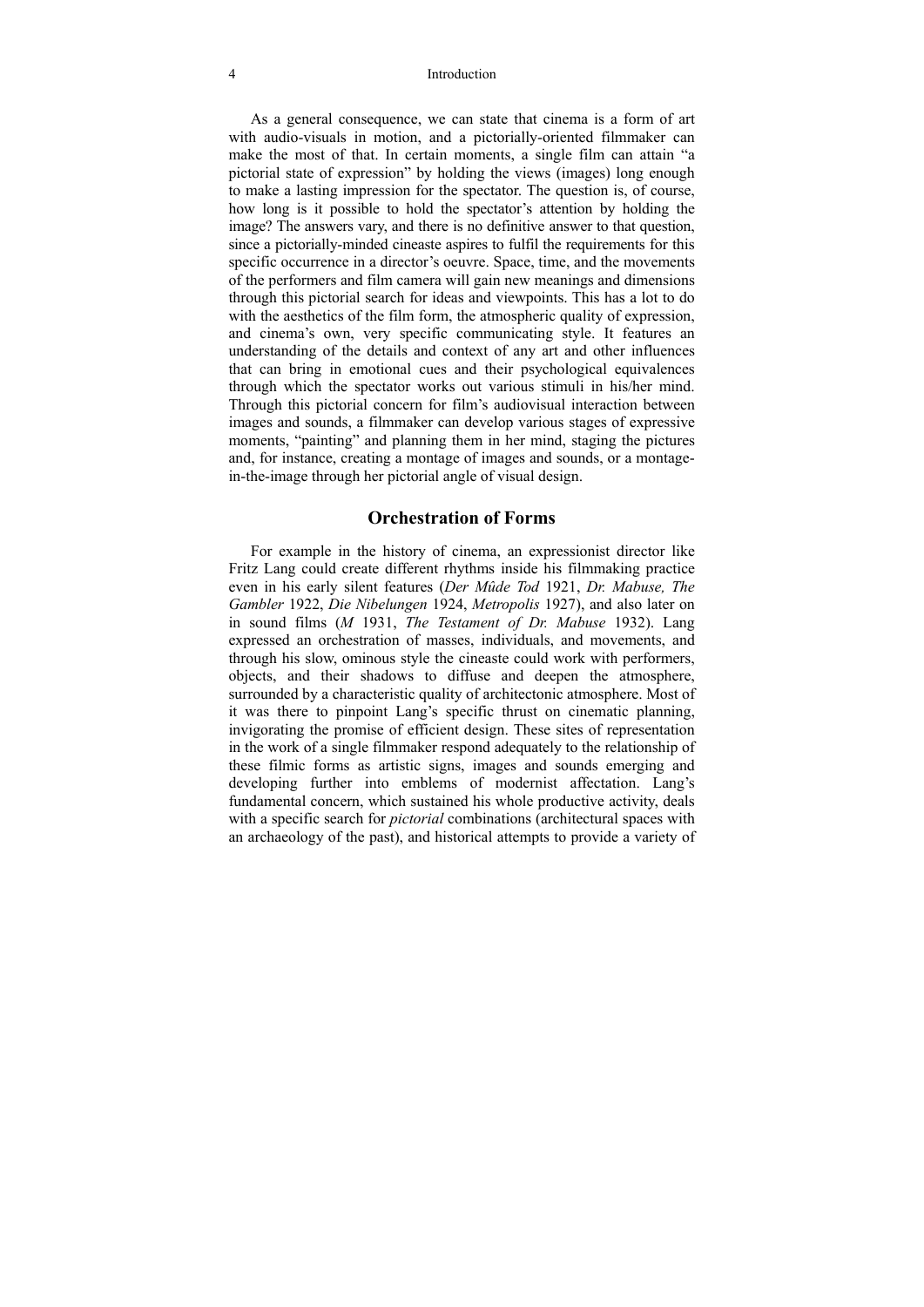solutions for partly futuristic, modern ideas of filmic desires, creating urban sites of architectural orchestrations. This created the consistent *look* of his works, possessing the potential of the camera and the performers, and inviting us as spectators to feel and sense the phenomenological atmosphere of the filmed scenes.

Let us consider that in visual arts and the language of cinema, the recognition of images can be compared with previously un-experienced targets or views with insufficient information, which both require more of a specific perception than a familiar view. Needless to say, the perception of images requires some kind of thinking, comparison, knowledge, experience, and attention. So far, we may think that through experience an observer works toward a solution that is highly appropriate, and this process leads into interpretation. As Richard L. Gregory has pointed out, at most it shows that the process is partly unconscious, and that is why an observer sees the target through image perception, and does not consciously think all of one's choices  $(1970: 30-2)$ .<sup>2</sup> Representing this as a valid argument, it leads us to the following: if we think of image perception as pictorial thinking, we can assert that there is a lot of unused information in the image. Another conclusion is that we can identify different targets based on very little information. Consequently, perception is not just recognition, but it is more or less the perception and understanding of spatial structures, as well as the understanding of different objects and parts and their relations in the visual field through pictorial thinking.

Angelopoulos works through his tableau-like images which concentrate on the changes between the pictorial design of his foreground and the background elements tied to the representation of single moments that have their spatial and temporal contours. Angelopoulos and other pictorialist filmmakers select their visions and create their own aesthetic that functions as a vector for the spectator's imagination to fulfil and construct the needed operations in order to extend the perceptual experience of the work of art. This is pivotal especially in the way the represented space, or in Angelopoulos' case, the surrounding landscape keeps expanding as the performers move on the screen. Let us be specific here. These films are not only about the relationship between characters and landscape, but also about the film's narrative capacity, and the value of the director's imaginative ability to capture and *pictorially* present the essentials of the human past and present conditions, which are sometimes considered difficult to catch or even perceive. They show a deep concern for the narrative to evolve and raise questions about the artistic signs and meanings of developing these "intersubjective" states between the history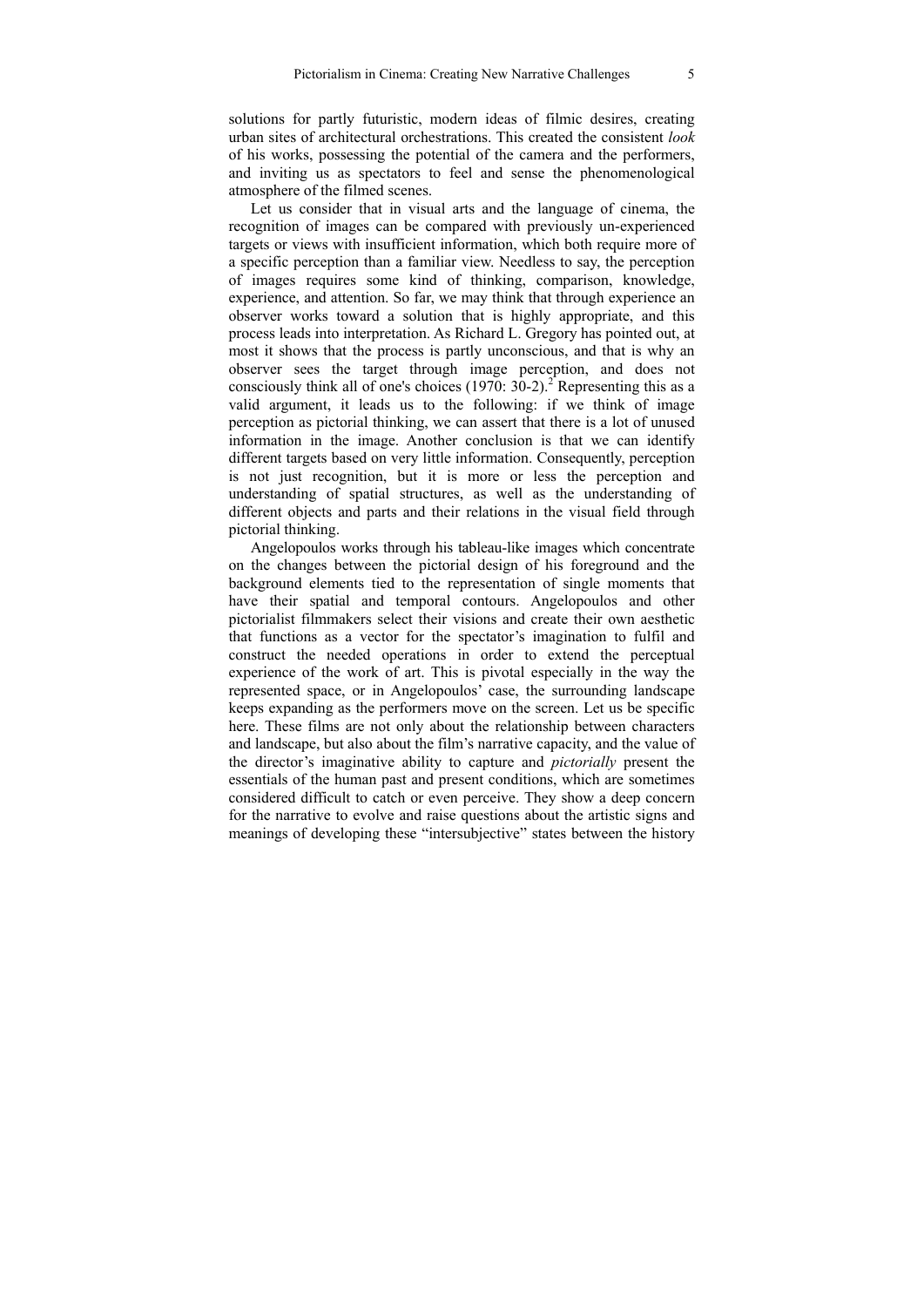and the present. In his own realistic and intuitive way, Angelopoulos understands how Greek people live and feel and through his films he documents these aspirations and takes fundamental care of these matters. For Angelopoulos, the past forms a rich collection of views and perspectives, an archaeology of events that also functions as part of the present life, and from which there is lot to learn. The events and sites of the narrative are not only places where things happen, but also something else since they convey memories and recollections. The buildings, as the architectural sites of the past, work as a means to rebuild a certain historical potentiality of architectural concerns that function together with other meanings of the images and sounds. Angelopoulos engages with the shifting moods of narrative and creates a form of aesthetics in which the Greek cultural heritage is presented by a filmmaker who produces a pictorial language of cinema that works as a surface forming a common, communicative boundary and an interface between art, history, and aesthetics.

One has to use a variety of narrative, aesthetic, technological and other audiovisual strategies, which can cast doubt on the realism of the presented images, and point out a certain tension between the nature of the film and the possible references to the historical and philosophical developments of our time. In the works in question, the images and sounds are arranged to illuminate an impression of continuation between the spatial and temporal passing of single moments, elements of narrative that have the effect and sometimes illusion of a constructed entity. The idea or content of a narrative originates in the mind of its creator, and becomes concrete through the use and modes of expression related to the possibilities of audiovisual language structures. These possibilities profoundly affect the nature of the emotions, themes and ideas conveyed to the audience by means of the narrative. One can understand cinema's universe as a kind of microcosm, a world with its own order and logic but also a world with associations and connotations related to its viewing process; when a spectator puts her soul into that world, she sees that it is a "picture" of that world; one can feel oneself "inside" that picture, but in a second one can move "outside" of it and observe the whole process.

We could maybe situate ourselves in the middle of all these phenomena and mediate in the same way as the French visionary filmmaker Chris Marker (1921-2012) did through his films, rejecting the idea of history as simply a "mirror" of events. Marker implied instead that the writing of history does not simply record or reproduce events as they were but gives form to, and perpetually transforms, those events. Our understanding of the past is therefore only the total sum of representations that can be made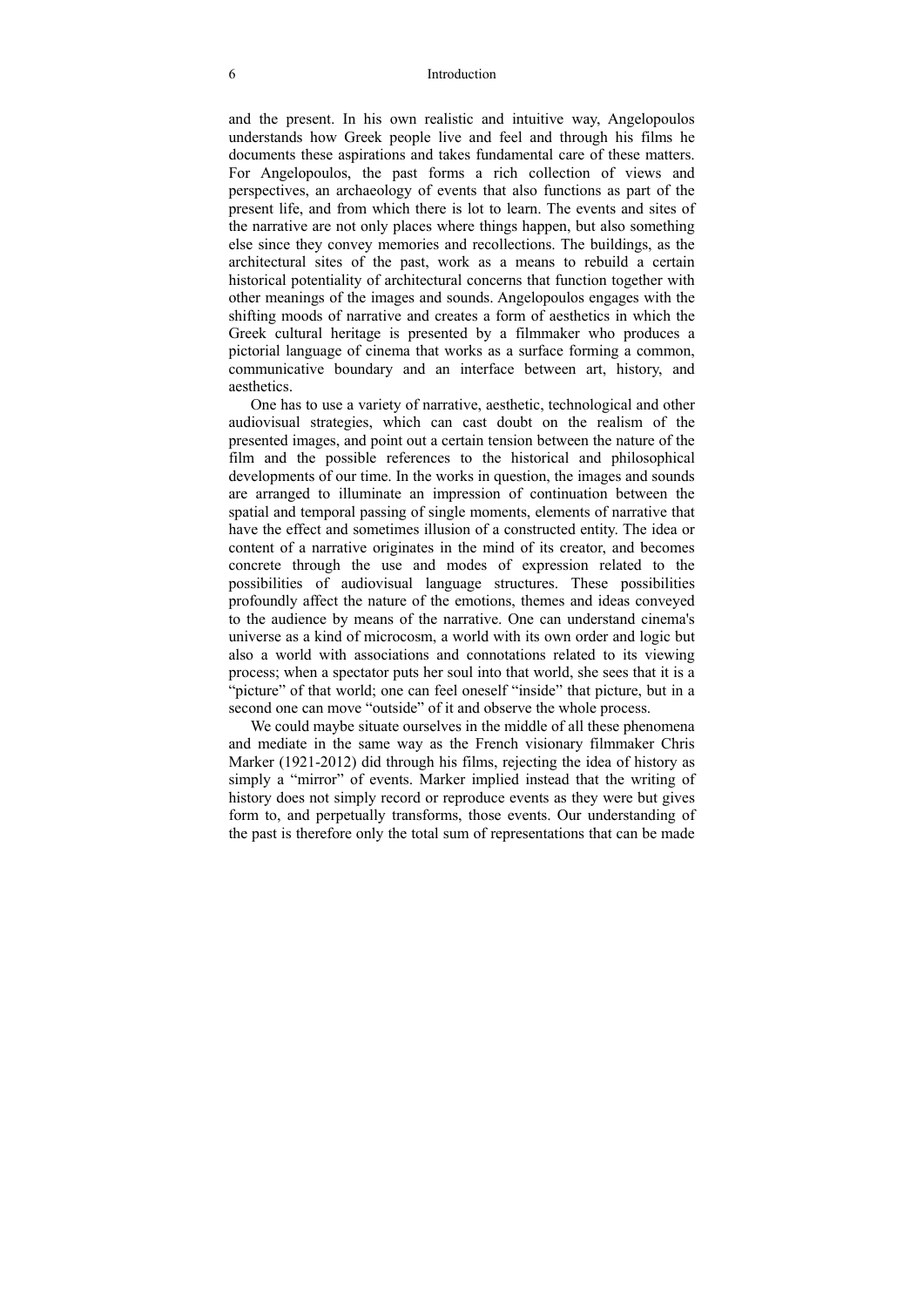of it at any moment in time. Yet, the problem is deeper than a selfconscious recognition of the limits of historical recuperation. For the problem of historical interpretation is also bound up with the experience of temporality. History is caught in a double bind; if what the present understands about the past is never simply the past as it was, it is equally true that our understanding of the present is always refracted through our imperfect recollection of the past. This implies that past and present are ultimately inseparable, for the present continually inhabits our perception of the past and the past inhabits our perception of the present. According to this vision, we are ultimately unable to disentangle what we project back onto the past from the past itself, for we are incapable of detaching ourselves fully from the present. Our inability to stand "outside of history" means that we are ill-equipped to judge whether there is an underlying order to the apparent randomness and chaos of historical events, because the order of history––if, indeed, it exists––must exist beyond the limits of our perception, and thus beyond the reach of our understanding. The problems of history become enmeshed in a series of problems of perspective. The fact that the observation of history is made from a vantage point within history relates the knowledge that it seeks to provide of the world, and thus undermines its claims to objective neutrality or secure foundations.

In his films, Marker emphasised the dialectic of montage, which was not only within a shot, or between different shots, but also between any details and their overall context. Through montage one can think that cutting is, in a way, inseparable from selecting the shots and arranging the images, and often it is also a question of staging the elements inside and between the shots. On a cognitive level, the problem of representing history through film and media is bound up with finding a way to write history, a way that acknowledges rather than occludes, the processes of constructing history as a form of history that finds a place for history's indeterminacies––in terms of both the limits of representation, and the problems that beset our understanding of the temporal. Marker consistently refused to be fixed in any one role. His identity was, in this sense, changing and dynamic and his position in the field of cinematic expression reflected the challenges of a cineaste in evolution to inscribe the broad parameters of filmic passion. Marker's methods engaged us in the mechanisms of cinematic display as a multiple view of possibilities in the contemporary terrain of visual arts.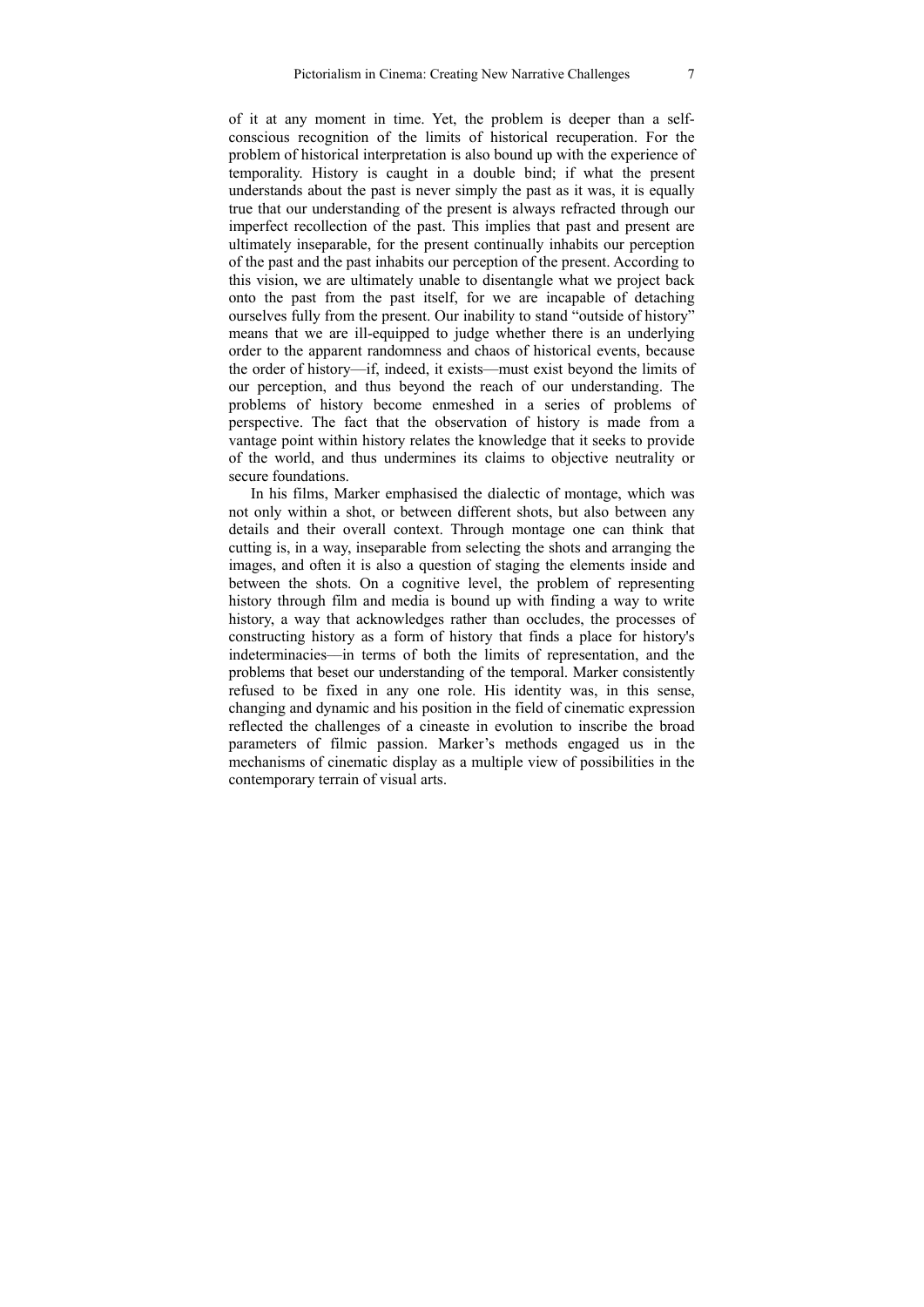#### **Theoretical and other Specifications**

This is an effort to investigate a dimension of film which I call pictorialism. This is a step-by-step reconstruction of a long research process trying to elucidate the phenomenal contours of the subject at hand, and a few specifications are called for in response to some of the most challenging ideas around pictorialism. Looking backwards into the history of film, I am also trying to reinvent the landscape around pictorialism and the discourse it has produced.<sup>3</sup> This propels a voyage into the heart of the phenomenon, and the resulting cultural "picture" is a figuration of these arrangements that became part of the history of cinema. As a creation of elements that has taken place in this cinematic discourse, *Pictorialism in Cinema* closely involves social and artistic aspects illuminated through a different set of perspectives moulding the development of audiovisual design. This book recapitulates the classic journey into the essence of cinema. In this regard, it forms a passage around this specific phenomenon, orientating itself in order to capture the cultural and historical sensibility of this issue to affirm this "pictured physiognomy of appearances" that shapes its audiovisual qualities provoking a response from the author in question. Over the course of this filmic voyage, I am taking several basic interrogative expressions to delineate the tradition of pictorial endeavours in cinema in order to create an imaginable form for this panorama of viewpoints. This activation of matters is not guaranteed, since the impulse here is to re-activate, reconfigure, and re-interpret theoretical and practical issues of expression to build a significant and multifaceted façade, a transdisciplinary mediation of views and perspectives surrounded by personal aspirations. Looking back at the origins of this retrospective circulation of pictorial expressions, some basic questions lie ahead of this particular espionage in scholarly speculation, in its reordering of the designation of historical knowledge. What is the place of pictorialism in cinema? How can we define pictorialism, and where are its roots? Has pictorialism deepened the aesthetic dimension of cinema? Who are the main developers of pictorialism in cinema?

The aim is to conceptualise these matters and, in many ways, this is an archaeological idea, which in consonant with these and other precisions will help us to demarcate more intensively what pictorialism truly means, and to understand the nature of this phenomenon. It will also help us to situate pictorialism historically, in relation to other similar phenomena in media history with a specific concentration on challenges concerning media education. This is both a theoretical and practical challenge since we are dealing with an interest in mapping transnational networks of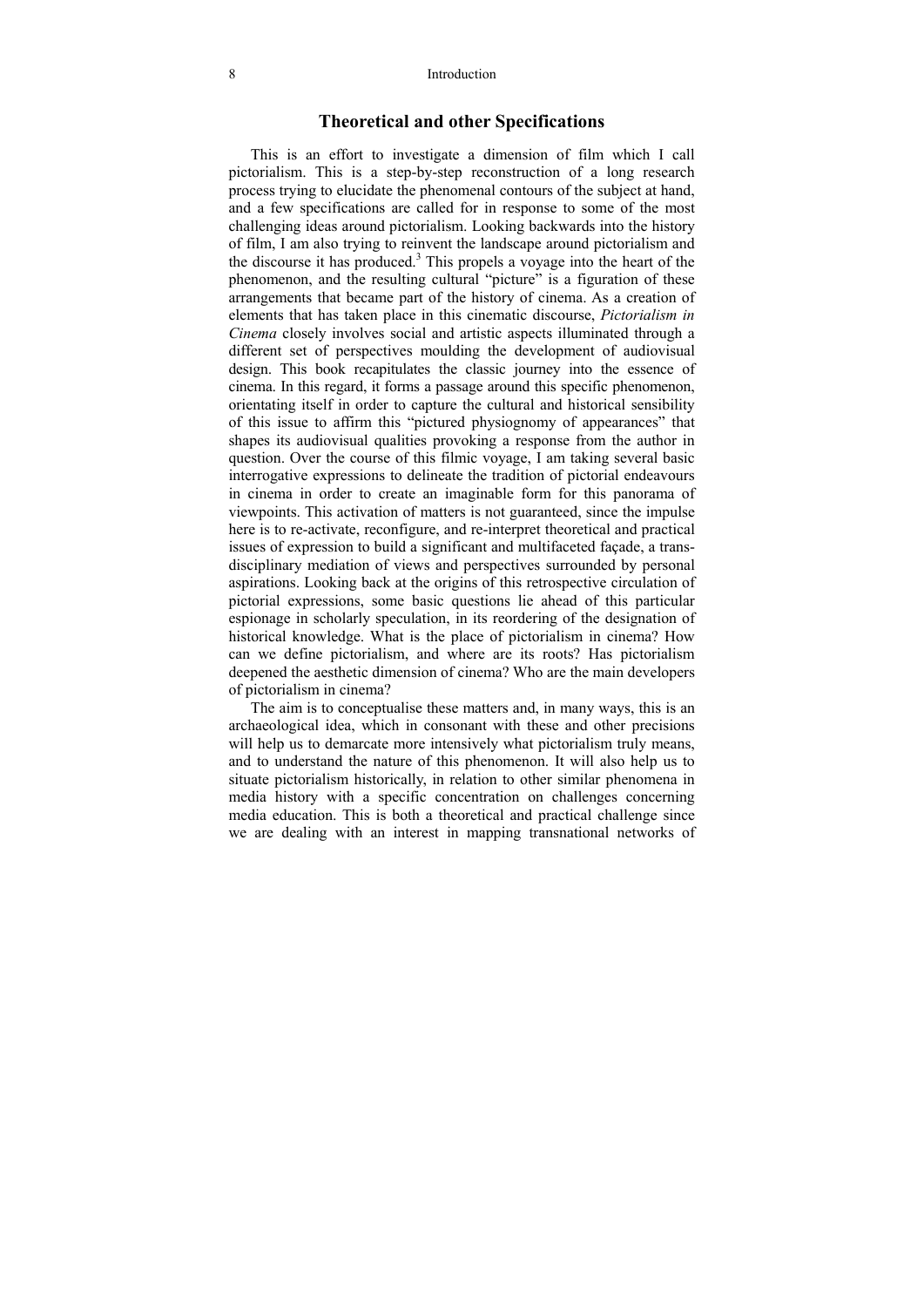different influences in terms of narrative and pictorial stylisation that has existed but also transformed through time. This shaping of forms and traditions is affecting our mediascape constantly, creating global challenges through an increased circulation of images and narratives. This evolution can be depicted from several media educational perspectives and viewpoints offering new insights into the questions raised. In this context, our media educational perspective would serve to demystify these viewpoints and create criticism of these questions. This is no simple representation of these matters, but mostly a complex discourse to reveal the historical, aesthetic, and other values concerned here. Our initial target is to identify more precisely these new strategies that have emerged at the end of the twentieth century, the new modes and visions of thinking that have formed and created original typologies inside the whole media circle. This analysis is useful in relation with media education challenges which have evolved around concepts of visible evidence of the authenticity of images in the age of digital media where truthfulness acquires new forms. These discourses are also related to moral and ethical questions concerning encounters between film and media apparatuses. There is a need to create and establish an argumentative logic that borders objective and subjective approaches challenging dominant discourses inside the collective mediascape of different phenomena. Our interdisciplinary and comparative approach exists in a variety of theoretical and other debates around these issues. General questions on the forms of art and their overlapping dimensions will clear pictorial inferences, and also ameliorate to define the continuities between different forms of art, especially the connections and linkages between painting, architecture, photography, and film. These larger issues may be tackled more productively if viewed within the broad parameters of cultural dimensions inscribed and constructed as essential connections with pictorial aesthetics. The outcome here can also suggest a change in thinking about the mode, form, and style of pictorial fashion in connection with its general theoretical viewpoints.

From the discursive viewpoint, pictorialism is a unique phenomenon in cinema and media. In its own way, it is one of the basic traits of all cinematic expression. Its originality comes from its constant attempt to connect phenomenologically- and historically-oriented dimensions of film art with other disciplines in art and aesthetics. The products of pictorialism can be perceived by way of using different interpretative strategies and models through which we can connect them theoretically. As we will see, pictorialism is motivated by the commitment to develop and increase the function and effectiveness of images, sounds, and performances that aesthetically formulate, translate, and change the effects of contemporary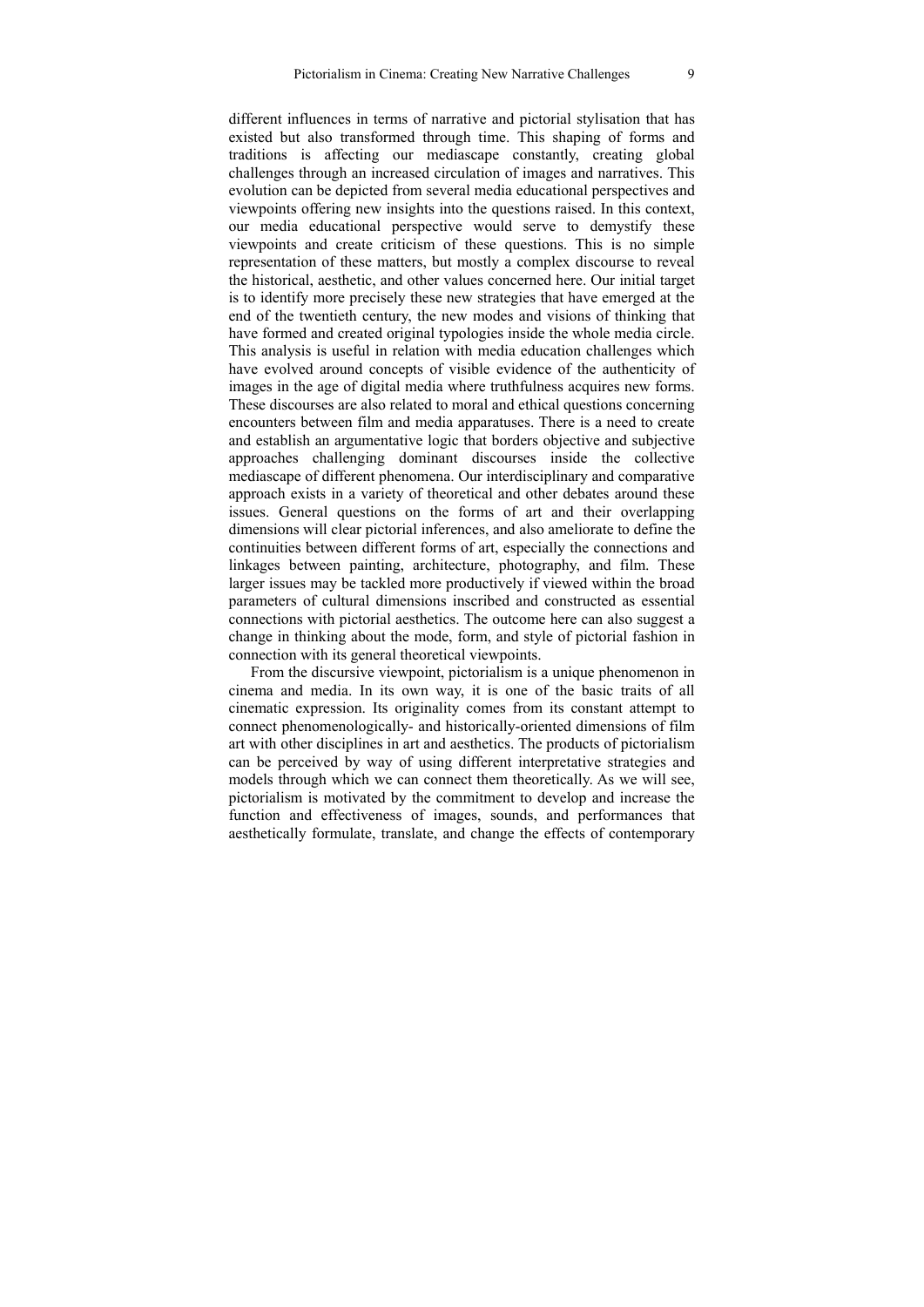cinema into somewhat higher dimensions and qualities of art, and connect to and acknowledge a certain level of filmic expressiveness to come forward in the works of pictorialist film heritage. Contemporary cinema is a pivotal site of pictorial experimentation. In this study, we have to leave a hypothesis in order to show how pictorial qualities and their operations unfold symbolically and aesthetically, and why the whole pictorial system in cinema is being explored through specific processes concerned with filmic audiovisual design and other structures that may have an influence on the whole of the pictorial outcrop in narration. This explains how pictorial endeavours form a genuine and fruitful part of art, aesthetics, and cinema, but in ways that are not always so well-known, especially in film and media studies, and consistently isolate them from other ways of stylising the narrative.

In most cases, pictorialism is left out as being a part of modern cinema's general structural communication, and its specific qualifications have not been explored thoroughly. The big question is still there: how do film and other forms of art use and perform pictorial qualities in their wholeness? Through these specific ideas we try to understand what pictorialism really means, and how it addresses its actual expressiveness in cinema and other arts. What are its subjective, objective, aesthetic, phenomenological, and metaphysical and physical outcomes in its most expressive moments in the history of art, film and media education? From my point of view, pictorialism means an attempt to define the pictorial qualities of narration, suggesting the overall audiovisual structure of cinematic experience, and this is performed through associations and connotations on the level of cinematic narration and on the level of the spectator's imagination including the mental aspect of the narrative. This book explores the questions to discover the criteria for the legitimacy of narrative challenges within the discipline of pictorialism. For me, pictorialism represents a theory and practice of art in trying to depict the artist's audiovisual creations, ideas and thoughts through a pictorial manner of expression. I aim to give a reason for the causes depicted here, and show a possible development of the relationships between various items. I aim to explicate a detailed analysis, adding the use of the imagination to a special knowledge to clarify and interpret the contours of pictorial framing in cinema. In this regard, pictorialism forms a body of principles and perspectives offered to explain the specific connection of film's aural and visual qualities.4 Pictorialism's liking for pictorial art is related to architecture, painting, and photographic imagery, resembling "painted scenes" on the level of cinematic representation. Montage (the act of an artistic composition uniting different items), narration (the act or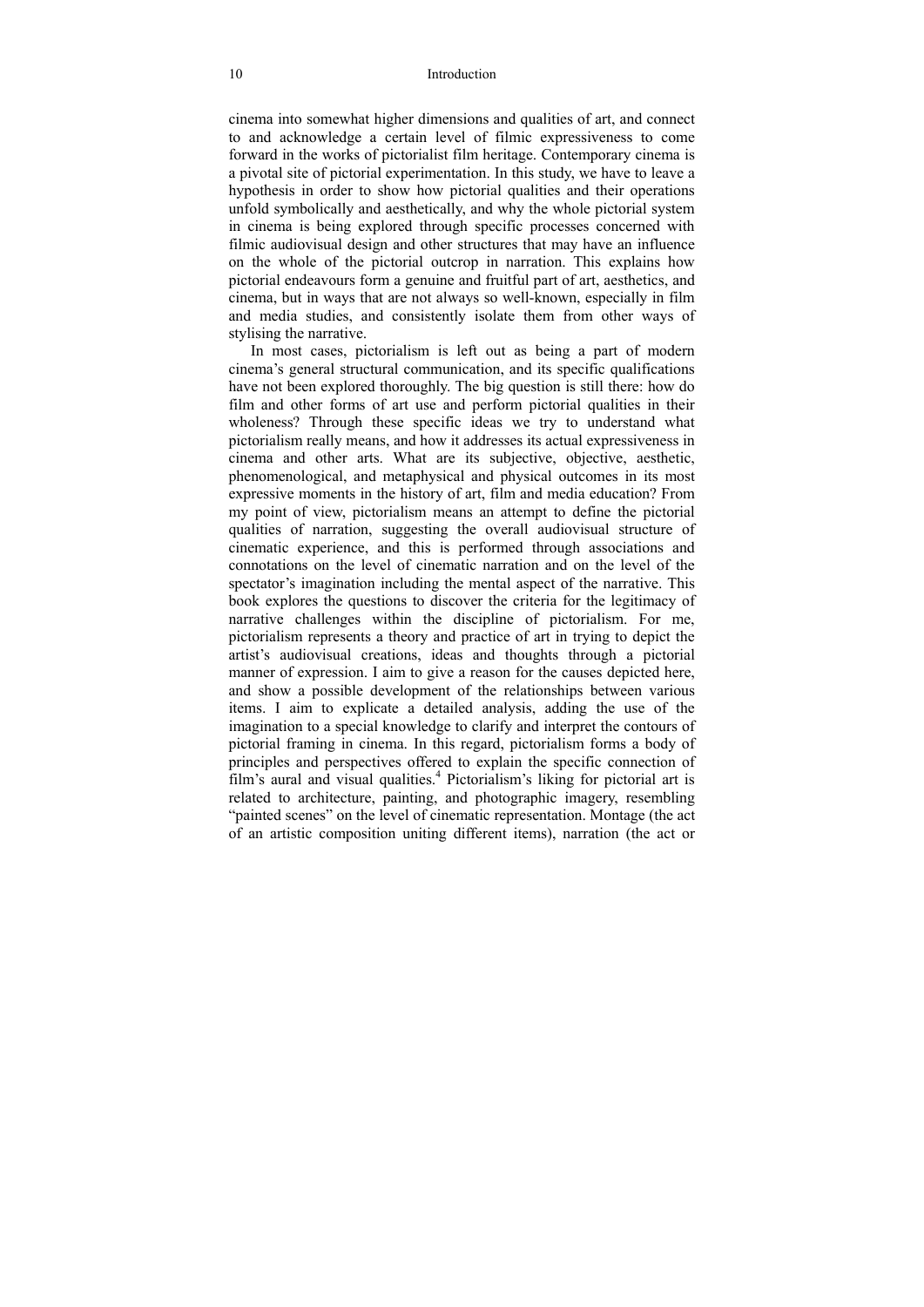process of narrating), and pictorialism (the act of artistic quality creating pictorial, painterly compositions) form a triangle of cinematic representation, an artistic likeness of a style, and a mode of expressing filmic thoughts, and connecting film-historical transitions and the expressive power of an individual film as a work of art.

The following table seeks to summarise the main idea:

#### **MONTAGE**



#### **NARRATION**

PICTORIALISM

In this case, the triangle works as a measurement both of the three filmmaking traditions and stylistic modes of representation (Montage, Narration, and Pictorialism) and three elements inside the structure of a single film (Montage, Narration, and Pictorialism). Montage consists of artistic compositions made up of several items meaning collisions and alternations in the narrative chain that can cause "images" which are also on the level of the spectator's mind.<sup>5</sup> Narration is the act or process or an instance of narrating. Pictorialism covers the relations of "painting" a scene pictorially or forming a mental image.<sup>6</sup> They all determine the network of relations to which any part of these features can attend. The circle inside the triangle works as a plane curve, every point of which is equidistant from a fixed point within the curve, and it shows the constancy of the movement between the three sections of the triangle. An individual film can exist anywhere inside this formal pattern, depending on the actual mixture of these three elements: montage, narration, and pictorialism. The borders (ramifications) of these three approaches "leak". As a consequence of this, we can realise that close attention to the details of the artistic medium is necessary if we are to correctly determine the content as articulated, and then serve to exemplify some of its properties. Many different dimensions of the artistic work contribute to such an articulation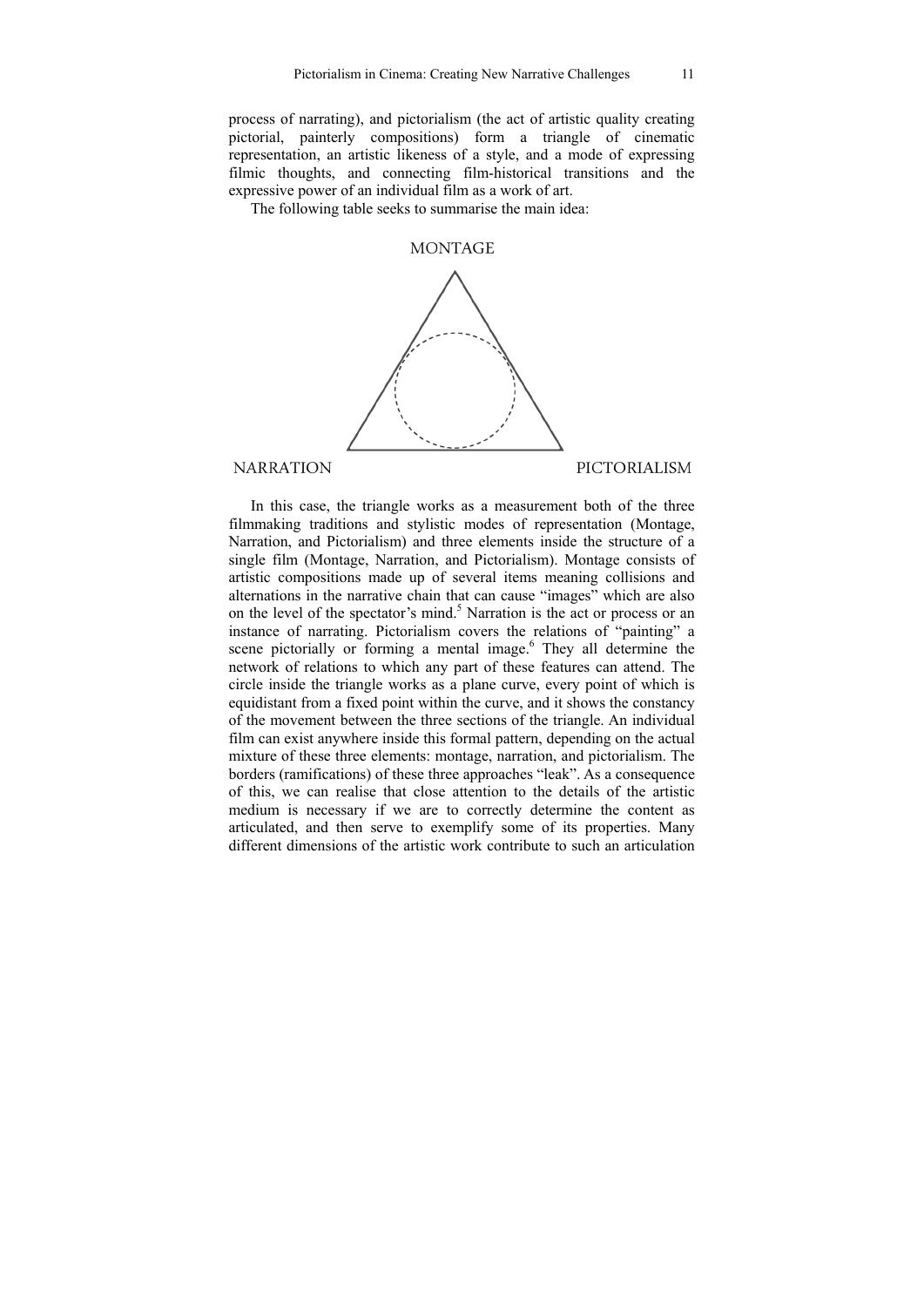of the content, and finally serve a number of distinct articulatory functions. In this context, the triad formed by narration, montage and pictorialism combines these elementary perspectives in narratives that can extend temporally between past, present and future, and *vice versa*. The main advantage of this approach is its ability to represent pictorialism as a style in which, for instance, spatiality arises from the blend of the three elements of the language of cinema.

The re-evaluation and re-contextualisation of the theory and history of cinema are in this sense related to the aforementioned stylistic modes of representation as they relate to old and new technologies. This is connected with my own approach to find sustainable ways of articulating the fact that films work in relation to different modes of perception and filmmaking stylisation. The lack of reference works devoted to exploring these connections, as described here, opens a field of study, inasmuch as it allows me to develop my own context around these issues. I also sincerely hope that my approach fills a gap in the academic criticism of cinema. The scope of my book relates to pictorialism while also observing the functions of other elements and it seems to me appropriate to focus on certain directors and their films as examples of pictorial stylisation in cinema. In this sense, I have chosen the films of Theo Angelopoulos and Béla Tarr as prime examples of modern cinema to highlight my study of pictorialism, since I feel that they represent my approach more fully than films by other directors, although I will include many other directors in this study as well. These manners and methods of performing cinematic sentences are seen in accordance with characteristic matters of individual filmmaking practices. Taken together, these premises also represent the heterogeneous nature of pictorialism throughout the history of cinema, the way it is understood as a part of the filmmaking process. In this regard, my point of view relates to a larger understanding of pictorial meaning in the language of cinema, by pointing out the comprehension of the importance of pictorialism as a force and theoretical unit inside the whole cinematic process. This perspective is focused more on cinema as an art form than cinema as entertainment. So to understand what pictorialism actually means, we must comprehend the operational and aesthetic qualities that surround it. Technologically, pictorialism is attributed to the actual filmmaking process; aesthetically, its relationship to the language of cinema is more dialectical, concerning its use as a theoretical and aesthetical concept or idea. It is also noticeable that we cannot take these perspectives for granted, since the use of any perspective is not obvious or even clear. Different theoretical (and practical) viewpoints refer to the concept of pictorialism in different ways and for different purposes. Therefore it is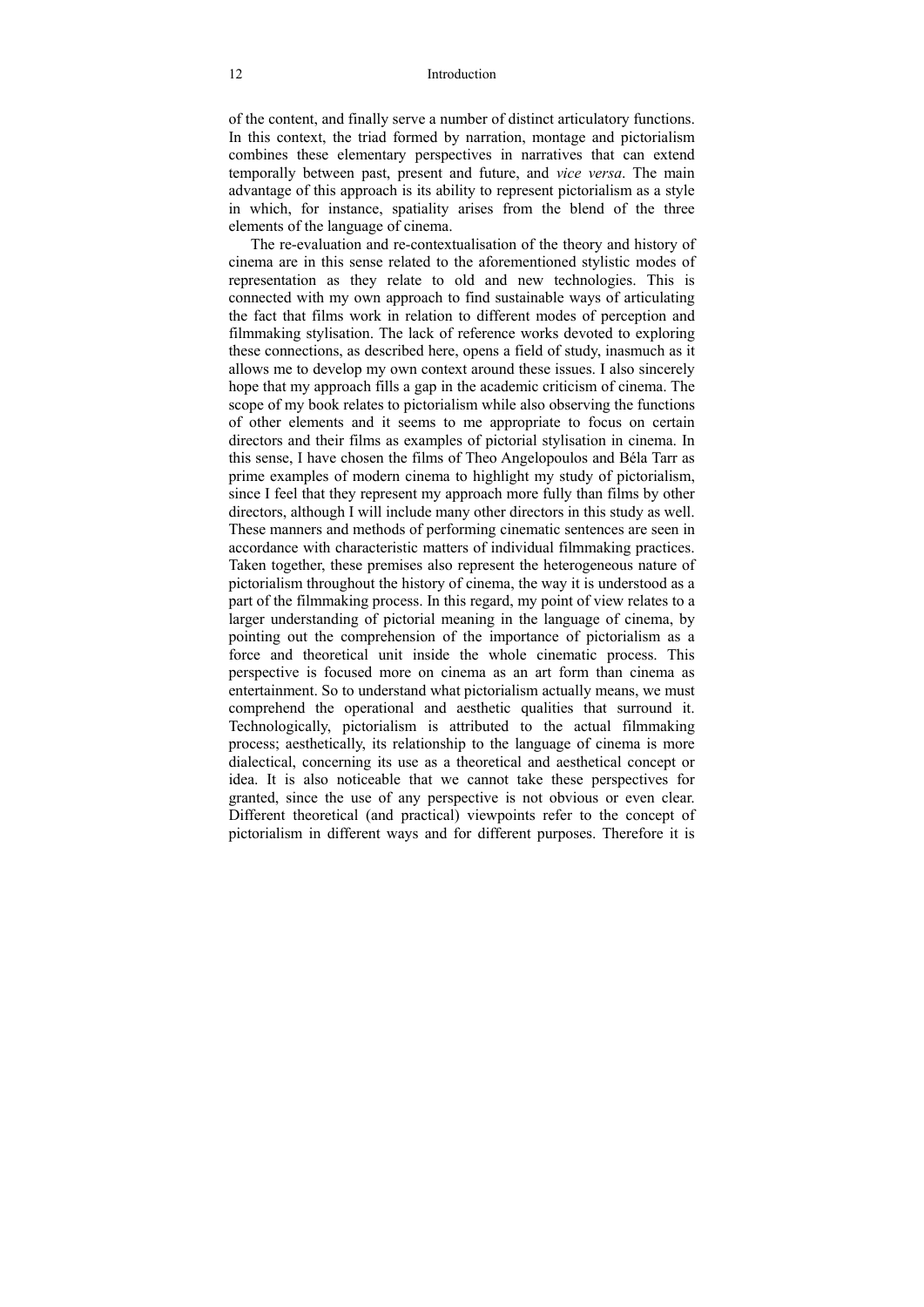useful to clarify what pictorialism is from a theoretical or practical perspective, and this does not lead us to the same conclusions. Actually, the idea or nature of pictorialism and its appropriation seem to depend on what different observers have said about it, and what they have thought about it. No clear consensus exists in this area because of the lack of definitions. A good understanding of these problems demands sufficient knowledge and a widening of the spectre around this phenomenon. In order to develop a formal analysis of pictorialism in cinema, I have organised my approach and my case studies so that I will begin first with historical and theoretical perspectives of pictorialism. Thus, the first part of this book deals with the conventions of pictorialist connections in architecture, painting and photography, and their influences on cinematic representations, and also on film studies and film theory. The films analysed in these sections combine various styles but the aim is to track down pictorialism's influences through a large spectre of matters. The next part of the book will focus on pictorialism's development in different surroundings, in Hollywood cinema (von Sternberg, Hitchcock, and film noir), in European Cinema (German Expressionism, French Impressionism, Antonioni, Tarkovsky, Jancsó, and Greenaway), in avant-garde film (Deren), in documentary (Marker and Luostarinen), as well as, in other connections (Iñárritu and Kaplanoğlu). Finally, the European pictorialist connection continues, and there are three large sections devoted to the developers of modern pictorialist cinema. The directors of these sections are Theo Angelopoulos, Aki Kaurismäki and Béla Tarr. In the final perspective, my approach is a way to understand the main ideas, subjects and stylisation of pictorialism in cinema, to explore the main ingredients of this phenomenon and to focus on narratives that are in the service of pictorial matters. All this is helped through the use of a selection of filmic examples that illuminate this circle of affairs.

Pictorialist tendencies have not been very thoroughly accounted for in their persistent being and recurrence among the arts. Specifically, the aesthetic procedures of pictorial formations need to be concurred phenomenally, and explored cinematically as images and sounds and their integrated outcomes move through history and contemporary times. In so doing, contemporary artistic and filmmaking practices are not only questioning the past––what has historically happened before––but also highlighting their own historical and contemporary situations and the spaces of this approach––conditions and mediations in the larger sphere of filmic procedures. In our pictorial investigation, aesthetics suspends the linearity of cinematic movements of narrative, and the movement of performance and moving bodies of characters in the middle of it. This also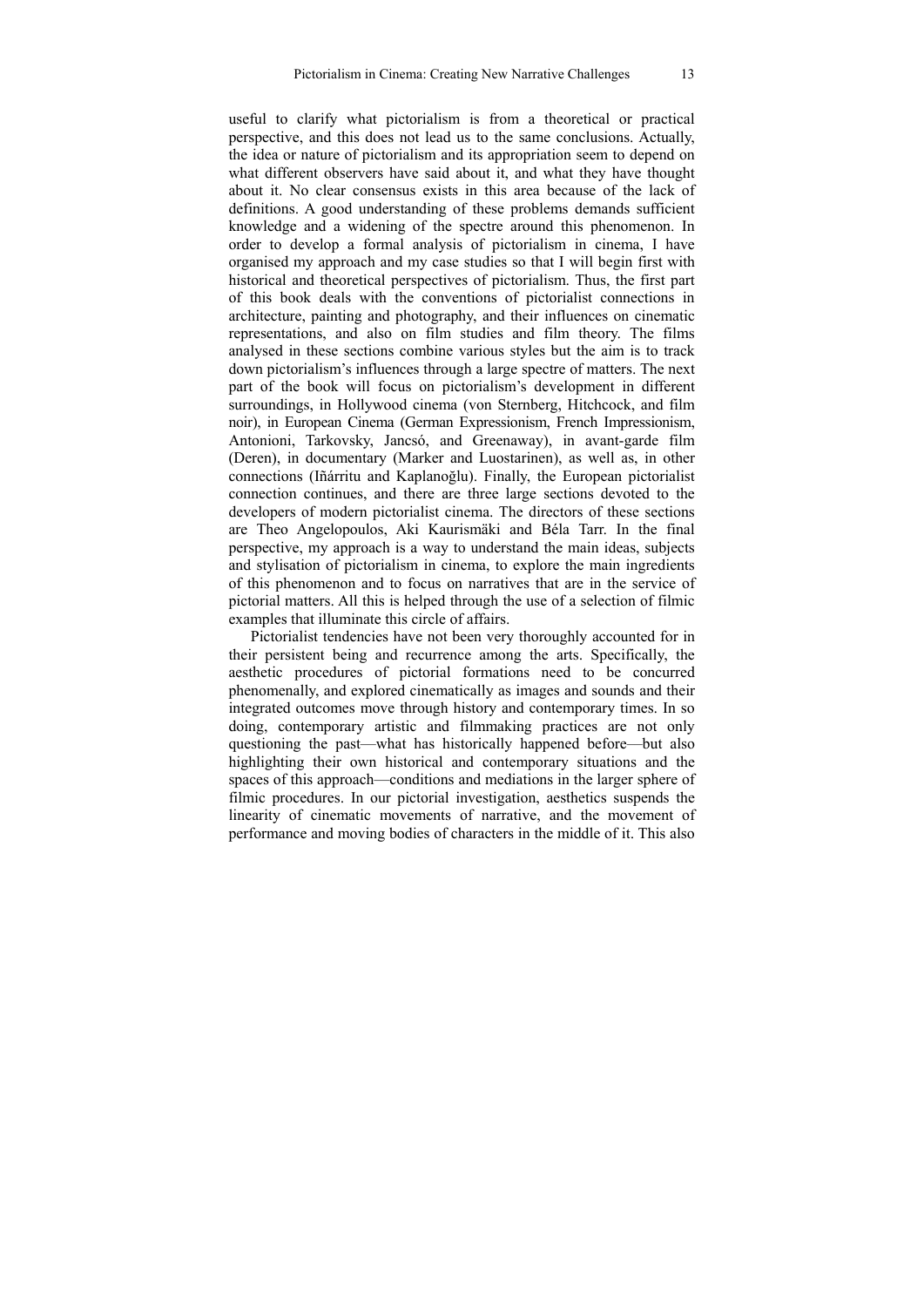deals with the continuity of the narrative to examine the audiovisual tendencies and articulations constituting the whole of narration as a surface of diverse processes. In this regard, pictorialism injects its forms and outcomes into the present through its qualitative and narrative formations. Pictorialism activates its forces in the hands of contemporary filmmakers, and verifies how this connection and interaction have been provided in the phenomenological reality of events and their modern assessment of various disciplinary and communicative accounts.

#### **Diverse Connections**

Here I have chosen some filmmakers to represent my idea of pictorialism. Of course, there are other filmmakers (Lisandro Alonso, Nuri Bilge Ceylan, Lav Diaz, Tsai Ming-liang, Carlos Reygadas, and Apitchapong Weerasethakul) in the history of cinema which might also fulfil the criteria and could be included in this representation, but the ones I have chosen represent exactly my understanding and clearance of pictorialist principles since they are all significantly related to my approach. All the works described here show pictorialism's treatment of filmic narration, activating and modifying or, in some instances, simply narrating and disclosing the viewer's ability to connect together audiovisual features of narration. They spatialise and, in some cases, excessively hold the image to appear and become a pictorial entity. In this regard, they enlarge the spectator's capacity to grasp the pictorial meanings of the narrative. By regenerating and understanding the pictorial mode of narration, they also create new and absolutely modern paradigms of perception. To develop my proposition, the following lines will propose that, essentially, the aesthetic strategy and model of pictorialism are the main procedures through which it is represented insofar as it is experienced by the viewer. This emphasis on experience supports an elaboration and observation of pictorial narrative and film language, one that significantly highlights the enduring effects of this mode of communication. The procedure here entails analytical ideas that are devised to elucidate the effects of pictorial transmission that can be observed and explored to complicate the functions of narrative and the functions of pictorial qualities. In a specific sense, pictorialist narrative articulates the filmic sequences and designates the understanding of them by structuring narration in accordance with the perspective of a single filmmaker. According to an idea here, pictorialism features the director's selective choice in using the images, their inner and outer strength and their audiovisual connections as the illuminative and aesthetic force of the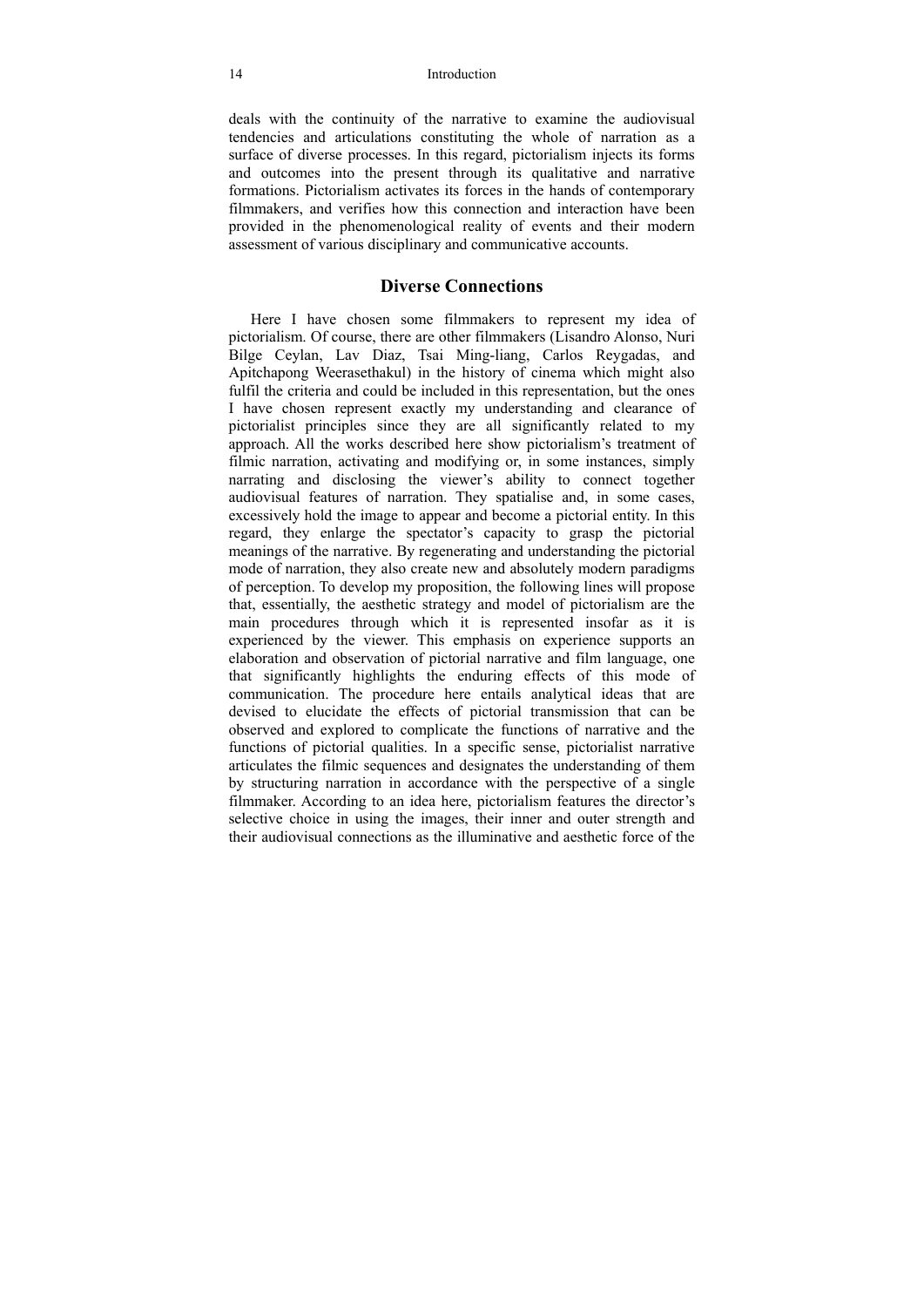narrative to enhance and highlight his/her aspirations of control as the key source of filmic expression.

For the pictorial system in film, at least, the pictorial model of narrative predicts the synchronisation of spatially and temporally separate fields within visual areas of cinema to account for the integration of perceptual information across different locations in the visual field.<sup>7</sup> The pictorial flow of images and the experience of them are never simply continuous or discontinuous insofar as the spectator negotiates in his mind with the visual and aural details represented in a work, letting the visual override the aural and *vice versa*. 8 The question of authority, either by image or sound, orients our perception when we are experiencing a sequence in film. This image-sound combination varies its intensity from one moment to the next, oscillating between the visual and aural dimensions, which are echoed related to the persistence of our perceptual skills. Whether there is reconciliation, achieved or not, remains an open question.

To further locate these genealogies, we could say that pictorialism is a key component of and contributor to the aesthetic exploration and possibility of cinema's audiovisual dimensions. It insists on the requirement to focus on these narrative possibilities wherever its connection with the historical aspect in arts leads us. We as viewers are engaged in this development of the ontology and relation of image and sound, and through this immanent process we are given crucial prospects for reinterpretation. In the visual sense of the word, pictorial narrative is made to be perceived. It even structures our perception and manifests itself in the artwork. Additionally, it is conceived, elaborated and structured by the viewers as their perceptual experience consists of these audiovisual presentations, conditioned and formed through their noticeable actualisations. This procedure enables the perceptual discrepancies to appear in the segments of audiovisual flow of the narrative.

Pictorialism can go beyond itself in its relation to the depicted cinematic world of happenings. As stated metaphorically, pictorialism conceptualises an environment of the film's overall stylisation. It is recognisable as itself, as a form of style, and as an image-like network and assemblage of psychological and physiological states, signs, shapes, textures, faces, bodies, performances, clothes, everyday objects, instruments, and elements of nature. It is itself a mode of audiovisual display to be experienced and conceptualised. Its relevance, and also its ability to be folded in upon itself, make it a mobile and ambivalent phenomenon which does not have a simple outlining or absolute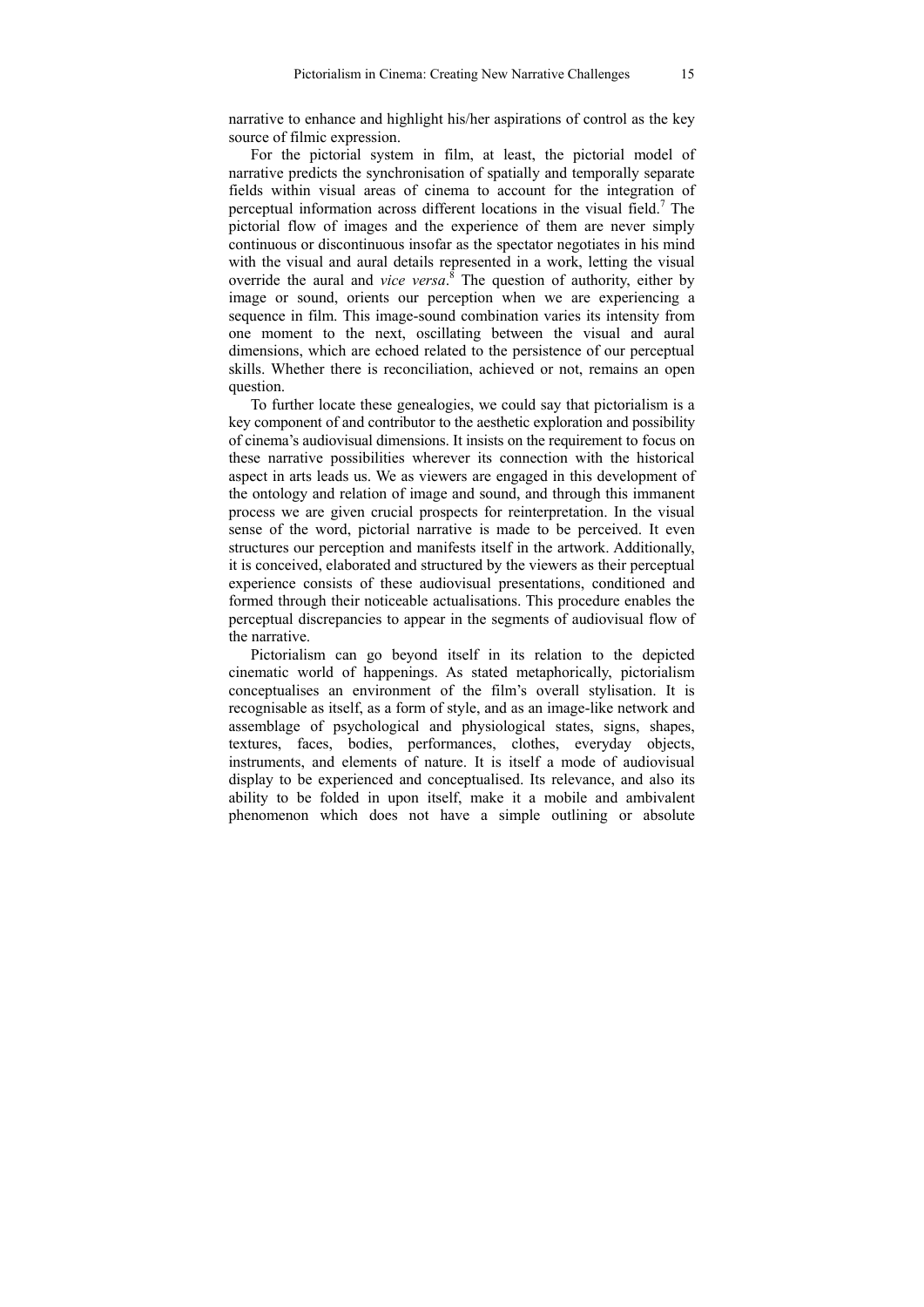incarnation in the sense of understanding it as an embodied substance of filmic narration.

Pictorialism can emphasise the passing of time when materialising the images with operations that can have an added quality of experience in depicting past and historical circumstances. As a consequence of this, it partakes in the modern way of storytelling in arguing that it tries to convey and restage the exhibition of cinematic space, which not only proposes the different perspectival views of narration, but also articulates their constant overlapping with the earlier traditions and forms of historical representation. All this is set into play to produce unique and counteracting forces between filmic display and historic explanation. As a whole, pictorialism's challenges come from its audiovisual dimensions that function as characteristically endowed in the memory values and spatial and temporal qualities of our appreciations.

In many cases, pictorialism works through extended shot and image lengths, the purpose of which is to prolong and stretch the impact of the image-formation. Chiefly, this increase in duration goes beyond the usual limits of image and shot lengths. Admittedly, the effects of duration in representation are pivotal consequences of this process. This specific modification of the language of cinema is typical for pictorial tendencies. The shots, often long takes, have an aspiration to hold the single image as long as it is necessary to construct a pictorial affection and dimension of cinema. The elevation of the temporal plane, taking place especially in the long take, is achieved through spatial manipulation, which means that the way the space is perceived by the viewer undergoes a qualitative change. As an extension of this, the camera movement in the long take reveals a single vision of an event, instead of providing a multiplicity of views. More importantly, the physicality of space becomes manifest because of this identification with the camera. The feature has already been underlined in the early writings of Hungarian theorist and filmmaker Béla Balázs, describing an experience of a long take in the following way:

Spatial continuity is not disrupted. We do not feel the space, nor merely as a temporal container, a frame for the objects, but *the space itself*, independently of the individual objects that it contains.  $(2010:137-8)^9$ 

Moreover, in addition to the sense of embodiment, the long take can be described as a temporal continuity, where every moment is a memento of a transcendental quality since the viewer tracks a sweeping moment without any motor effort on his or her own part. As Jacques Aumont suggests, the viewer's glance occupies a privileged, unique space, which is also "the place of God, or the all-perceiving subject, gifted with ubiquity" (1992: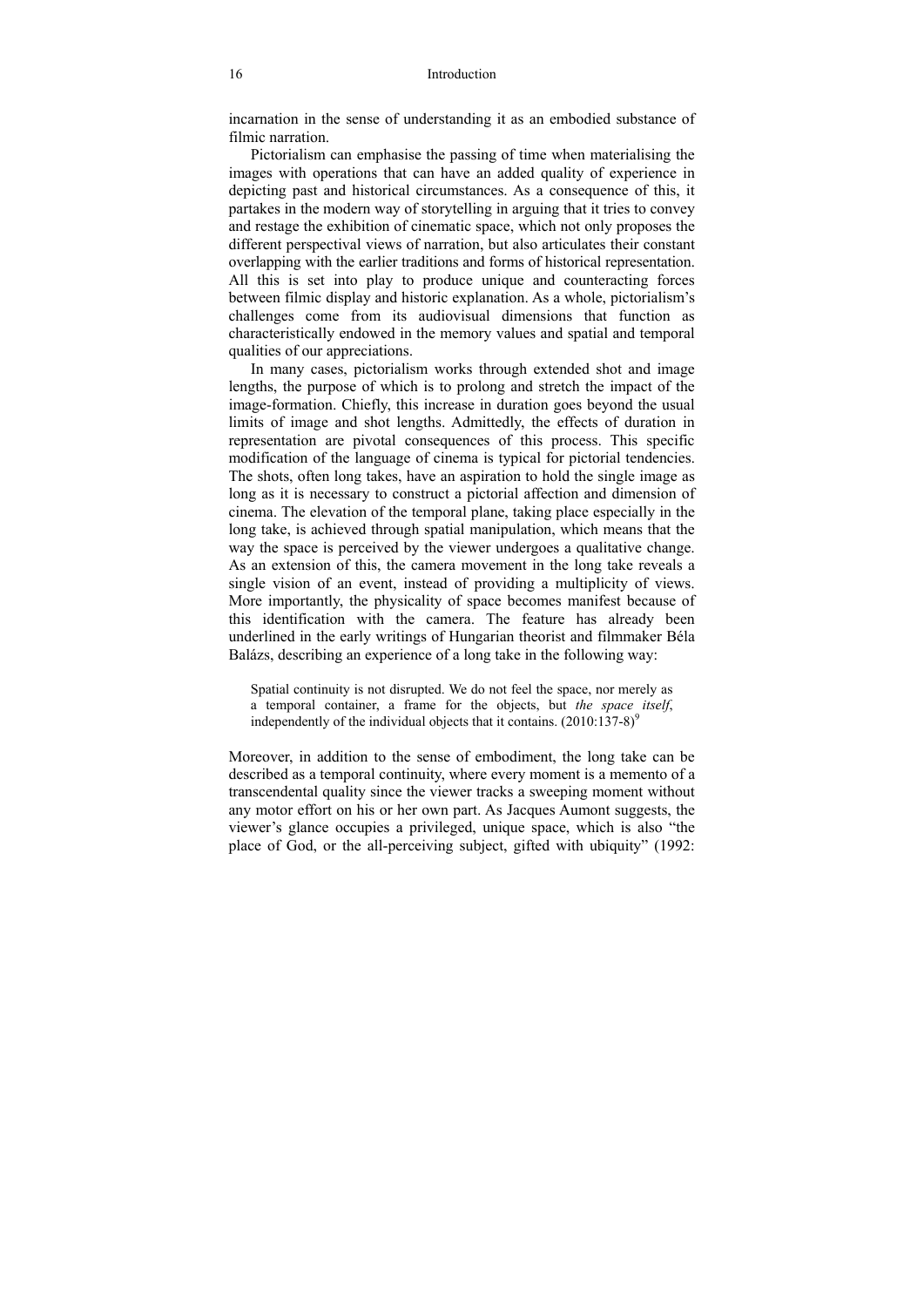$214-5$ ).<sup>10</sup> Related to the work of Andrei Tarkovsky, Nariman Skakov determines:

The spatio-temporal dynamics are even more intricate in the renowned Tarkovskian long take, with which the director created some of the most memorable images of temporal flow. The single continuum of the long take purposely stretches a monotonous, mundane experience and provides an alternative mode of perceiving reality. Once external spatial markers are removed, time is exposed as a fleeting phenomenon. Action or movement, as an agent of space, ceases to have a purely narrative end––the very fact of their continuous presence in time becomes more significant. (2012:  $125$ <sup>11</sup>

The purpose of the specific holding of the image is to keep the uninterrupted interest and attention of the image to make a lasting impression on the spectator. In this regard, it is possible to think that a pictorialist filmmaker is somehow devoted to such an aspiration. The hold is considered to be an increase of the maintenance of a certain moment, mood, or atmosphere of filmic ambience. This selected moment is valid, and can sometimes work as a key point or image in a given narrative. It can also appear as an ordered arrangement or qualification of the narrative, or as an indication that something inside the narrative should be reserved, momentarily highlighted, or just simply delayed to bring forth a strong aesthetic impact. These key images and moments can, in some cinematic cases, form an idea or symbol inside the narrative, or create a tonic relation, characteristic to the tone of the "voice" of the film. By repeating these pivotal elements inside the narrative, they can likewise emerge as regulators of the visual spreading of narrative devices throughout the filmic work.

It is noticeable that diverse media connections inside the narrative can possess a specific capacity to serve as a means of communication, to transfer and deliver, for instance, moments of still-life or pictorial stillness, which can come across and mediate images and pictures consisting of predominantly non-moving characters or inanimate objects. As these elements appear in the narrative, pictorialism also renews itself, foreboding future narrative developments. Of course, these pictorial reflections can also mediate movement, implying no more than the idea of the changed positions of the characters or, as in the case of Miklós Jancsó, Theo Angelopoulos, Andrei Tarkovsky, and Béla Tarr, showing a series of actions taken by a group to achieve an impression of joined movement on the scale of narrative, repeated actions. These are specifications of pictorialism, detailed and precise presentations of pictorial outcomes in the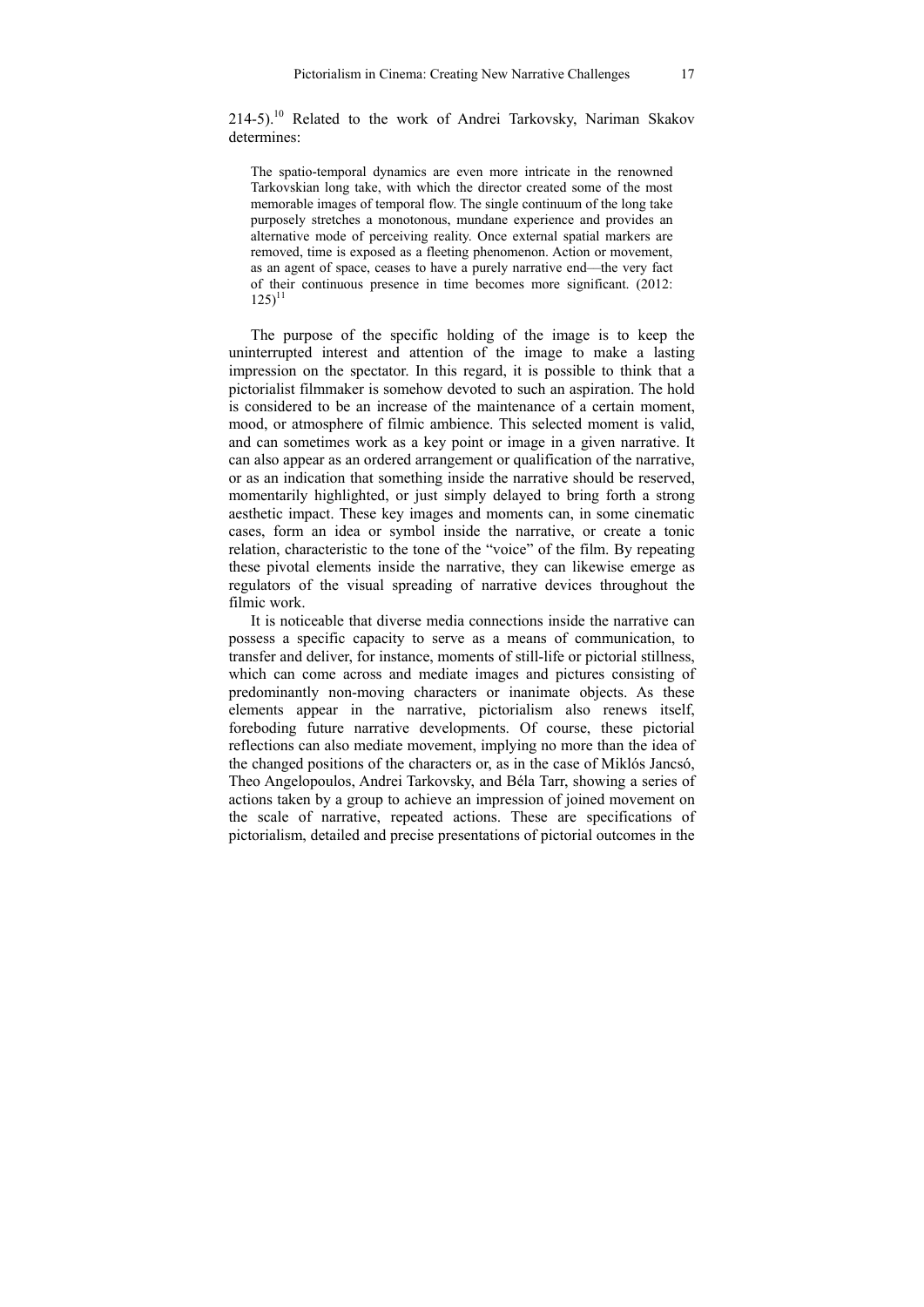modern language of cinema. They consist of architectural forms, filmic inventions, and single items of this selective representation. They can bring tenseness or density to a single scene or image adopted for the further purpose of the narrative. In my mind, these relations form a unique corpus and, in some sense, even a principal substance of the narrative whole. As an individual designer, the filmmaker has the possibility of controlling the narrative actions. She has the ability to enforce or produce changes inside the narrative chain. This can emerge as the unfolding of events, which can be arranged and marked by present actions, or have the nature of symbolically implying further indications of represented actions.

On a large scale, these movements of the narrative can also be capable of referring to historical states or conditions of cinematic language. By this I mean that it is a question of working out and developing the evolution of cinema and virtual culture since, through pictorialism, we have arrived at a new stance and another kind of intellectual and emotional readiness, connected with late modernism, through which we can find new ways to connect different forms of media, causing interactions inside the cinematic canon and forming a display of noteworthy events. As a mode of filmmaking practice and style and as a variation of aesthetic, technological and other qualities of representation pictorialism is both an independent sign of stylisation and a unit of the language of cinema, a part of the total structure and an arrangement of the tones, schemes and expressions of the filmic universe. Its value comes from the relative importance and magnitude of its possession of control and influence to act as an audiovisual centre and force implying physical, mental (or even spiritual) abilities, or a quality of characteristics that enables its workings inside the narrative chain to produce imaginable meanings and connections. In this regard, pictorialism works as a stronghold of the means of communication associated with various forms of art: photography (the process of producing images on a sensitised surface or virtually); cinema (the process of producing moving images through audiovisual display––from the Greek *kinëma*, motion); painting (the process of representing lines and colours on a surface by applying the substance of pigments); and architecture (the art or science of designing and building structures). As this makes clear, pictorialism combines the spatial (extents in which objects and events occur) and temporal (time-related) dimensions of cinema in bringing together the formal (and mental) act of the still-life representation and visual presence of proposals for action to adjourn and enlighten the scope of narrative. This works as a combination and coexistence of these diverse forms of presenting images (and sounds) to serve and act as signs and symbols in certain phases of narrative to produce an especially marked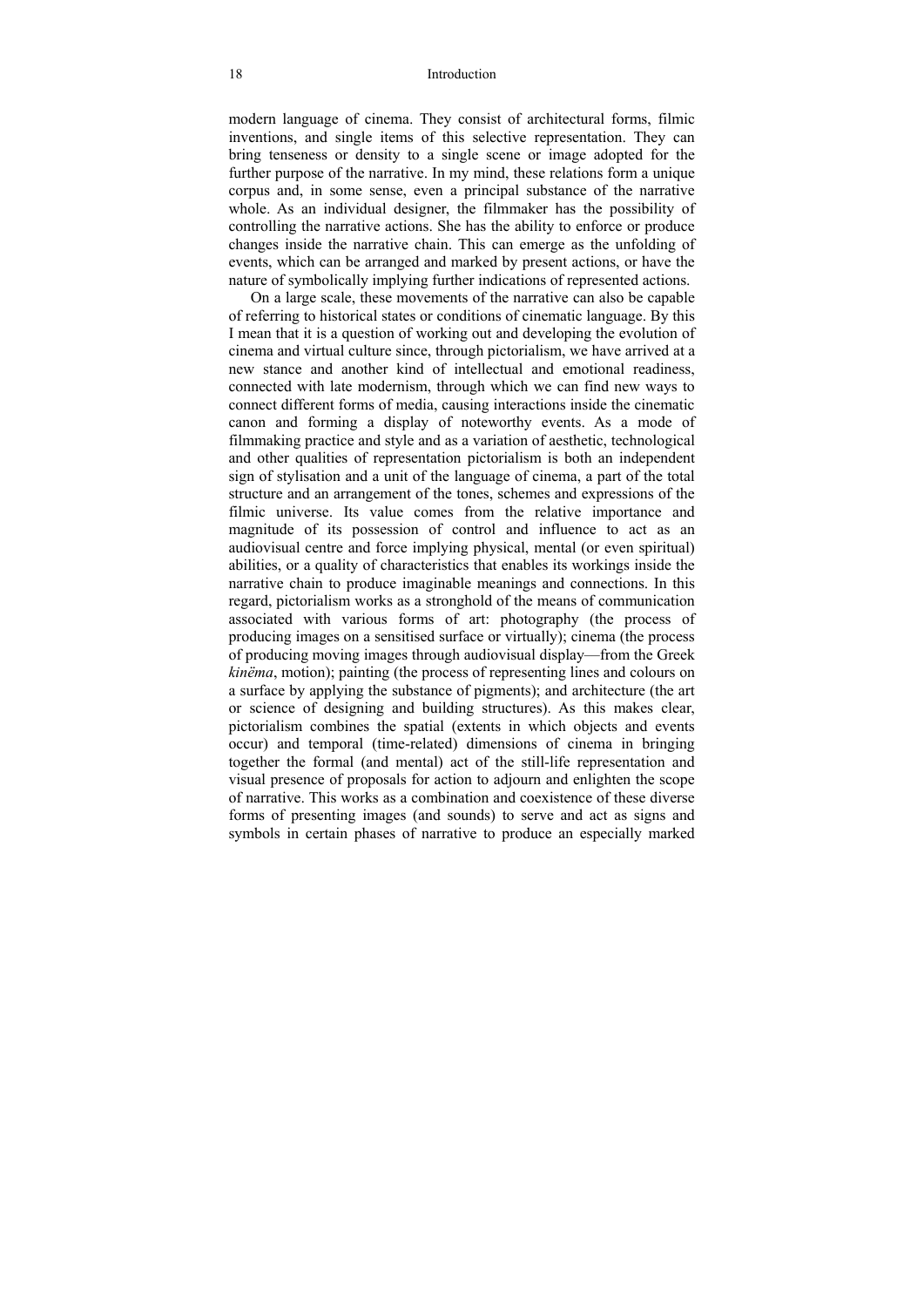influence or effect on the sense and mind of the spectator. This can appear as a form or impression of the depiction of an image or a scene evoking a sense of historical or other realities processed under the skin of the narrative; or as a mental continuity of events occurring in the narrative chain. As a conclusion to these modulations, the tension between instances of motion and movement and immobile almost frozen action is brought into existence.

#### **Pictorial Stillness as Unification**

Yet, surely the stillness of the camera (like the equally artificial tricks of a kinesthetic camera in rapid varieties of a movement) must, in the long run, come to seem mannered here as the distant protagonists approach it without haste, with an intolerable leisureliness, carrying their suitcases and making their way step-by-step through the space of the narrow city streets, as if that slowness and that movement were an event in itself<sup>12</sup> —Fredric Jameson

In its many compelling forms, pictorialism can work as a filmic operation carried out in order to discover how much a filmmaker can trust the development of creating picture-like qualities and piece them together in the narrative. In pictorialism, characters are linked together with the surrounding landscape to articulate and, in some cases, stress the need or desire to accomplish the pictorial mode of storytelling: a condition of narrative in which the images and sounds, and especially their duration on the screen is extended as if to imply a capacity of a specific continuity, achieved through the holding of the image. Theoretically this means that a pictorial narrative deals with a different kind of continuity-structure than a work of art which does not use these cinematic devices in the same way as a pictorially-oriented film narrative. Another connected element is the procedure––the extended hold of the image––which allows a way for the spectator to approach the narrative solutions. It activates distinctive narrative processes through which the characters and objects in the frame are constructed. This is in conformity with the approach to enclose as little transformation as possible in these moments of painterly impressions when the narrative seems to possess some efficient and enlightening views. During these moments, the narrative of a single film seems to enter into a state of fulfilment of an affective intention of pictorial possibilities. These elements of narration have gained a particular material and aesthetic expression that may refer both to the internal structure and external outline of the narrative that establish a cinematic form of assimilative direction of attention, especially in the moments of extended duration.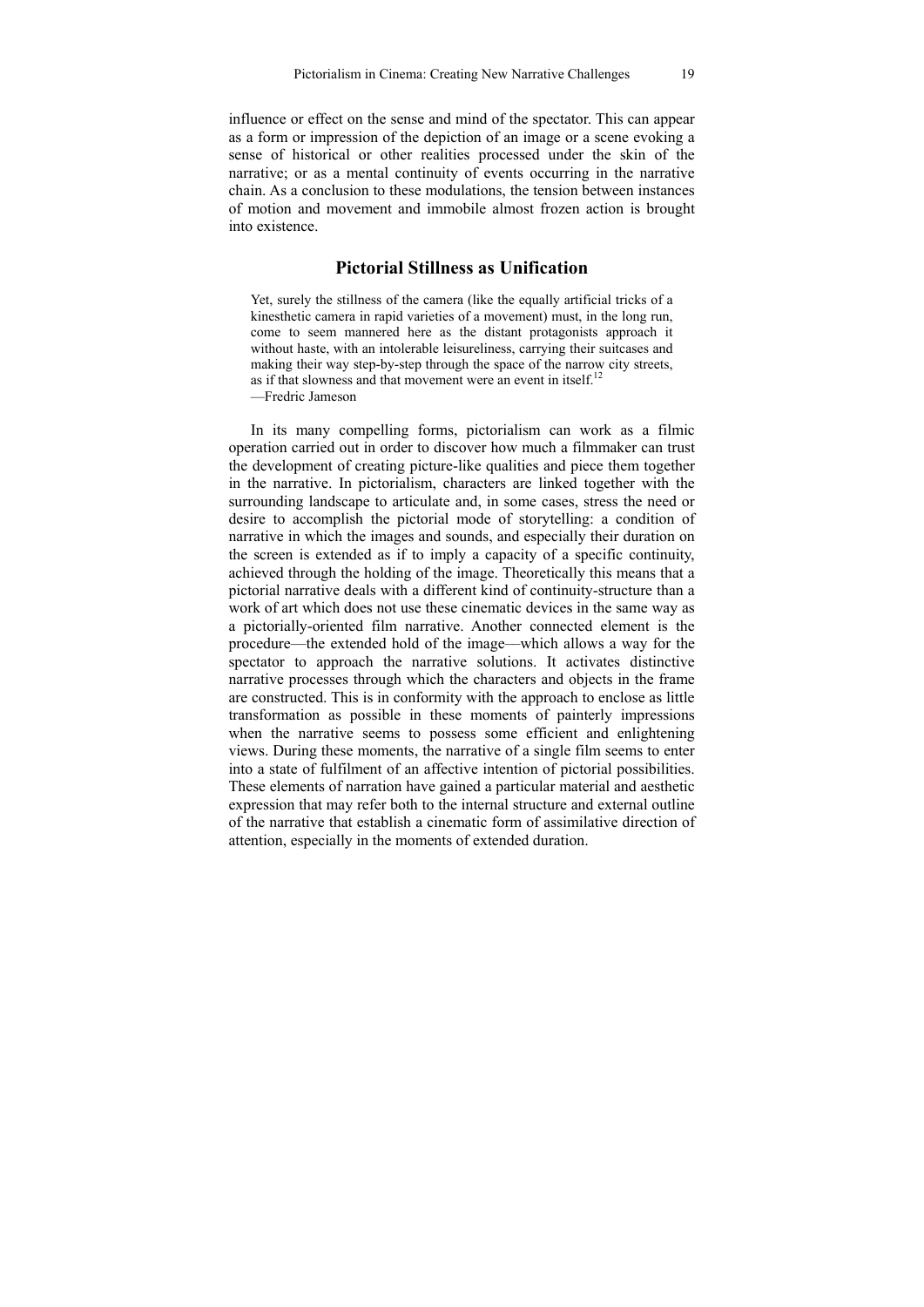Cinema is the newest form of pictorial qualities which has its roots in the earlier forms of representation. The camera in itself is the latest form of transformations in a technological sense, which cover the whole history of figural ideas in presenting visual forms for the spectator. In cinema, the pictorial presence of things is built into the medium, and pictures with light bring in the visual structure and essence of things and reflect our innermost desires in their material and spiritual sense. Pictorialism deals with illustration. Our lives are illuminated through our visual perception, which has a clear connection with our individual psychic levels. Drama lives in pictures, and in sounds, as already realised by Wagner in his way of speaking to the unconscious by mixing together musical and pictorial elements. The precision of the formal qualities of the cinematic composition is needed to communicate the pictorial characteristics of a scene. In pictorialism, the compositional force is born out of the often slowly integrated movements that manifest the necessary repetitive aspects of a scene to work out pictorial controversy. This is done through perceptual factors; the simplicity of the movements, the orderly grouping of the performers, the distinction of figures and ground, and the use of light and perspective to design the spatial values of the narrative.

The account of pictorial seeing applies as easily to pictures of mythical or fictional kinds as to pictures of actual kinds. $^{13}$ —Malcolm Budd

From the beginning of cinema, a single film was assumed to be tied to the representation of "pictorial moments", a point-of-view highlighted and produced from the perspective of early film-journalism. According to this idea, pictorial qualities of existence were associated with the director's ability to produce images of "visual beauty" or "haunting landscapes" by selecting the most impressive moments in a given narrative for pictorial views. In photography, pictorialism was used to describe images in which the artistic quality was more important than the scene depicted. The cineaste who could advocate pictorial *stillness* in his/her works, could also gain and connect extended powers in the overall design of the narrative. Generally speaking, film can be considered as an intermediate approach among the arts, and the architectural, photographic, painterly and pictorial dimensions are united and dialogically composed in moments of pictorial stillness during the narrative. The evolutional and dialectical history of cinema has a specific emphasis and structural realisation in segments when these interdisciplinary approaches are elevated and highlighted; they can become inventions and conventions of a broader comprehension of filmic possibilities.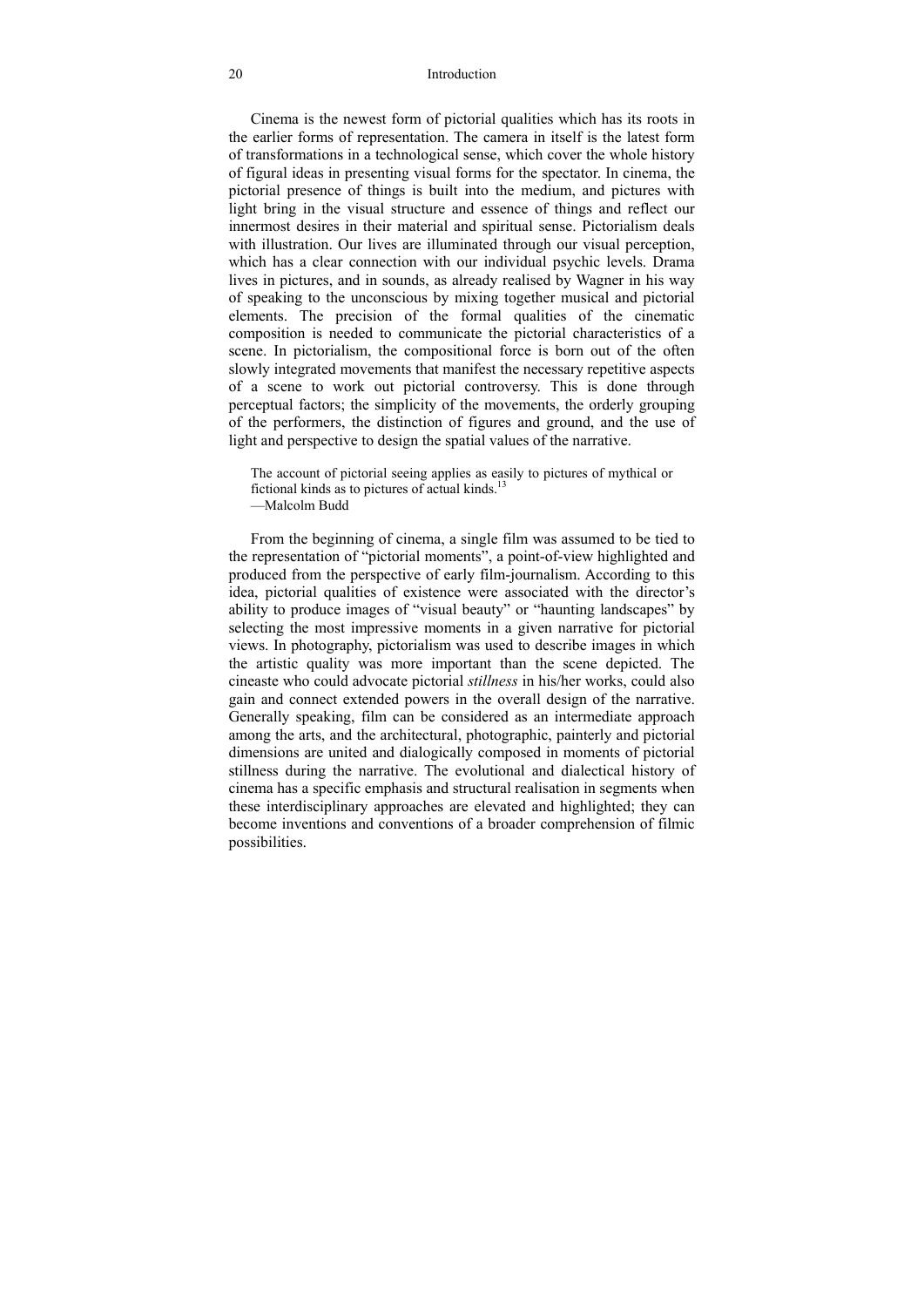The photographic dimension of stillness is strongly rooted in the essential nature of the photography itself, and usually understood as a photographic freeze of the image. The immobility of the image increases its expressive strength, and the use of this immobility in a moving media like film has other consequences. Pictorial stillness in film means that the image itself can appear in a frozen form in the middle of narration, but as it is used in filmic connection, its "form" gains a supplemental level of meaning. This is clearly exemplified in silent films like Carl Th. Dreyer's *The Passion of Joan of Arc* (Le Passion de Jeanne D'Arc 1926) and Friedrich Wilhelm Murnau's *Nosferatu* (1922), and in sound films like Alfred Hitchcock's *Vertigo* (1959), among others, and this extended signification is aligned with the pictorial producing of images through this operational stillness.14 The aesthetics of pictorial stillness follow the line of understanding the motionless being of a single image inside the linear roll of cinematic images. The same freeze that controls the photography's immobile artistry also affects the style and existence of paintings. A single painting similarly appears as a frozen, motionless "image" or as a single "photograph", but film's moving features––when aligned with immobile imagery––create an extended outcome, producing the represented image embedded with pictorial stillness and duration. This durational aspect of the moving image has the ability to hold the mental attention of the spectator longer than usual, and to my mind, this is the crucial effect, the presence and existence of a still-life vision through which we can approach the significance of pictorial stillness in cinema. A clarification of this would include that filmic style that emphasises pictorial stillness can also reflect the workings of the inner, private world of a character, as happens in the balanced pictorial compositions of Tarkovsky's *Nostalgia* (1983). The directing of psychological enlargements emphasises introverted notions, and the focus of the narrative is upon the emotional stakes of the character. The effect of filmic duration through long takes enhances the nature of Tarkovsky's filmmaking practice by enlarging the depicted spaces in time, and retracing the emblems of cultural history and memory. The question of reflexivity is connected with this, and it is inseparable from the larger issue of representation as a function of memory. Tarkovsky's "Zone" of happenings, a reference to *Stalker* (1979), reflects a world transmuted by thought, a "place" on the threshold of consciousness and a vehicle for expressing the dilemmas of representation and history.

This process of the archaeological uncovering of diverse impulses connects the different parts of the filmic discourse and brings forth this examination and mode of representation as a diagram of Tarkovsky's